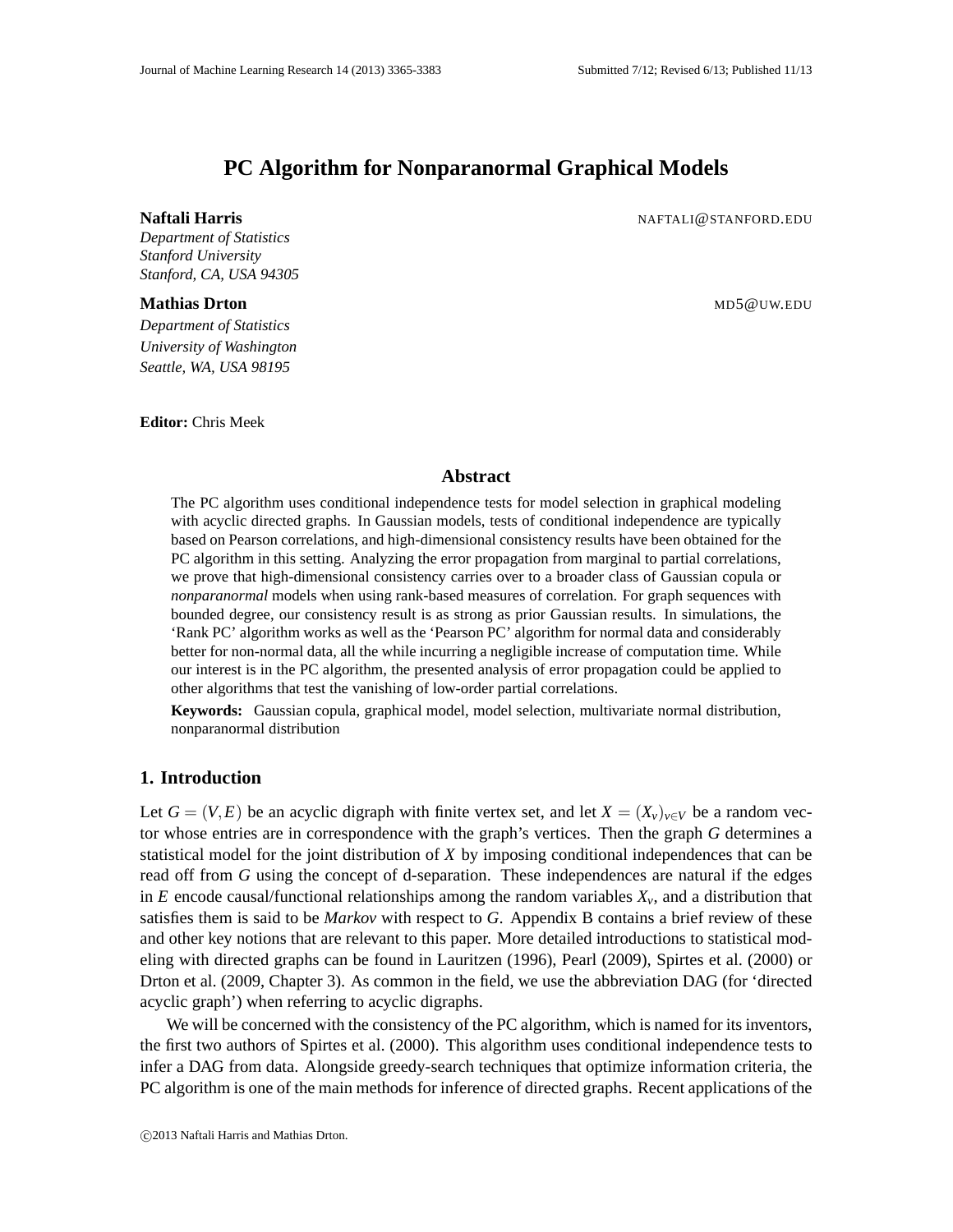PC algorithm can be found in Maathuis et al. (2010), Schmidberger et al. (2011), Le et al. (2013), and Verdugo et al. (2013).

Graph inference is complicated by the fact that two DAGs  $G = (V, E)$  and  $H = (V, F)$  with the same vertex set *V* may be *Markov equivalent*, that is, they may possess the same d-separation relations and, consequently, induce the same statistical model. Hence, the goal becomes estimation of the Markov equivalence class of an acyclic digraph *G*. For representation of the equivalence class, prior work considers a particular partially directed graph  $C(G)$ , for which it holds that  $C(G) = C(H)$ if and only if the two DAGs *G* and *H* are Markov equivalent; see Andersson et al. (1997) and Chickering (2002). The graph  $C(G)$  may contain both directed and undirected edges, and it is acyclic in the sense of its directed subgraph having no directed cycles. We will refer to  $C(G)$  as the *completed partially directed acyclic graph* (CPDAG), but other terminology such as the *essential graph* is in use.

The PC algorithm uses conditional independence tests to infer a CPDAG from data (Spirtes et al., 2000). In its population version, the algorithm amounts to a clever scheme to reconstruct the CPDAG *C*(*G*) from answers to queries about d-separation relations in the underlying DAG *G*. Theorem 1 summarizes the properties of the PC algorithm that are relevant for the present paper. For a proof of the theorem as well as a compact description of the PC algorithm we refer the reader to Kalisch and Bühlmann (2007). Recall that the degree of a node is the number of edges it is incident to, and that the degree of a DAG *G* is the maximum degree of any node, which we denote by  $deg(G)$ .

**Theorem 1** *Given only the ability to check d-separation relations in a DAG G, the PC algorithm finds the CPDAG C*(*G*) *by checking whether pairs of distinct nodes are d-separated by sets S of cardinality*  $|S| \leq deg(G)$ *.* 

Let *X<sub>A</sub>* denote the subvector  $(X_v)_{v \in A}$ . The joint distribution of a random vector  $X = (X_v)_{v \in V}$ is *faithful* to a DAG *G* if, for any triple of pairwise disjoint subsets  $A, B, S \subset V$ , we have that *S* d-separates *A* and *B* in *G* if and only if  $X_A$  and  $X_B$  are conditionally independent given  $X_S$ ; it is customary to denote this conditional independence by  $X_A \perp \perp X_B | X_S$ . Under faithfulness, statistical tests of conditional independence can be used to determine d-separation relations in a DAG and lead to a sample version of the PC algorithm that is applicable to data.

If *X* follows the multivariate normal distribution  $N(\mu, \Sigma)$ , with positive definite covariance matrix  $Σ$ , then

$$
X_A \perp \!\!\! \perp X_B | X_S \quad \Longleftrightarrow \quad X_u \perp \!\!\! \perp X_v | X_S \quad \forall u \in A, v \in B.
$$

Moreover, the pairwise conditional independence of  $X_u$  and  $X_v$  given  $X_s$  is equivalent to the vanishing of the *partial correlation*  $\rho_{uv|S}$ , that is, the correlation obtained from the bivariate normal conditional distribution of  $(X_u, X_v)$  given  $X_s$ . The iterations of the PC algorithm make use of the recursion

$$
\rho_{uv|S} = \frac{\rho_{uv|S\setminus w} - \rho_{uw|S\setminus w} \rho_{vw|S\setminus w}}{\sqrt{\left(1 - \rho_{uw|S\setminus w}^2\right)\left(1 - \rho_{vw|S\setminus w}^2\right)}},\tag{1}
$$

for any  $w \in S$ , where  $\rho_{uv|0} = \rho_{uv}$  is the correlation of *u* and *v*. Our later theoretical analysis will use the fact that

$$
\rho_{uv|S} = -\frac{\Psi_{uv}^{-1}}{\sqrt{\Psi_{uu}^{-1}\Psi_{vv}^{-1}}},\tag{2}
$$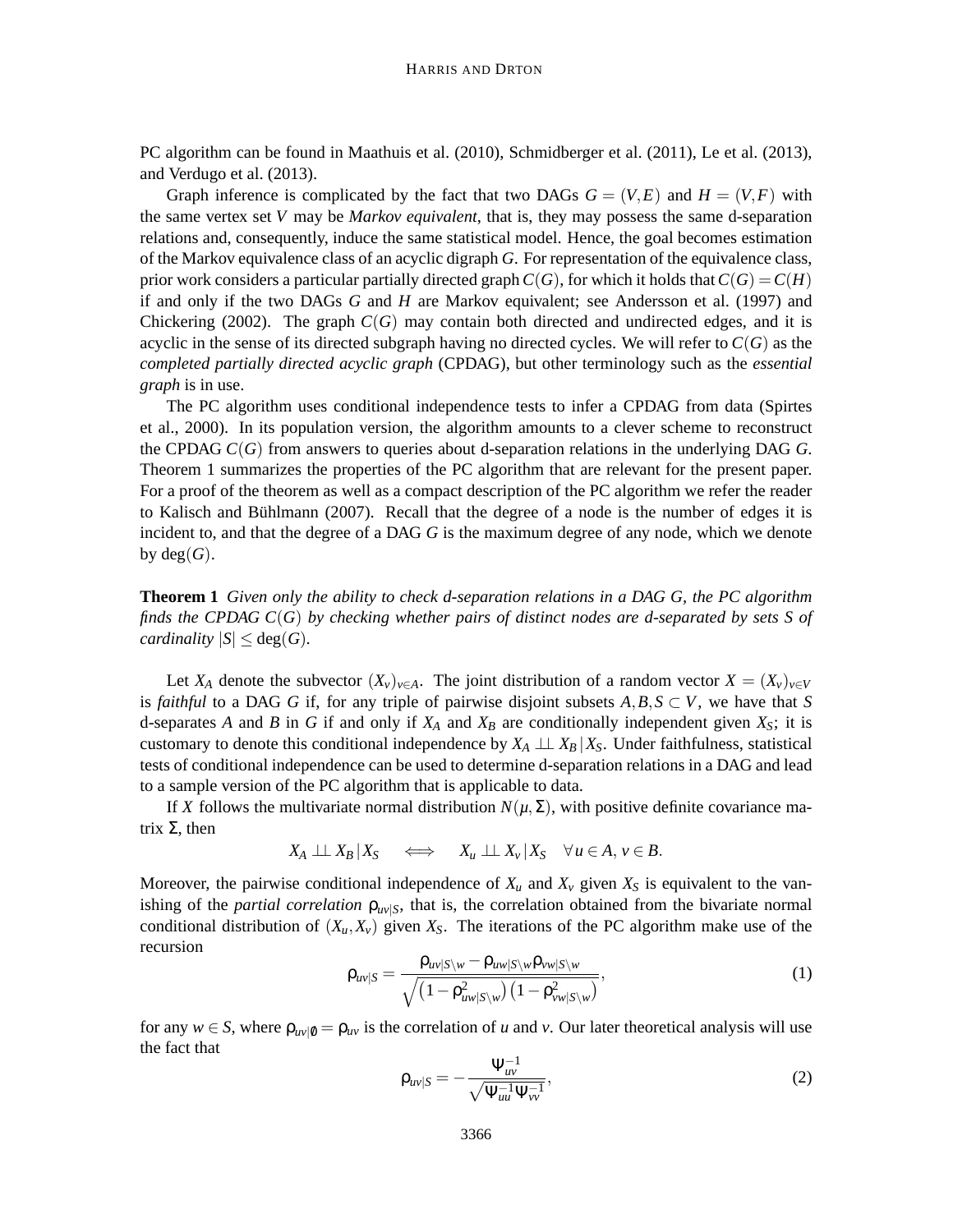where  $\Psi = \sum_{(u,v,S),(u,v,S)}$  is the concerned principal submatrix of  $\Sigma$ .

A natural estimate of  $\rho_{uv|S}$  is the sample partial correlation obtained by replacing  $\Sigma$  with the empirical covariance matrix of available observations. Sample partial correlations derived from independent normal observations have favorable distributional properties (Anderson, 2003, Chapter 4), which form the basis for the work of Kalisch and Bühlmann  $(2007)$  who treat the PC algorithm in the Gaussian context with conditional independence tests based on sample partial correlations. The main results in Kalisch and Bühlmann (2007) show high-dimensional consistency of the PC algorithm, when the observations form a sample of independent normal random vectors that are faithful to a suitably sparse DAG.

The purpose of this paper is to show that the PC algorithm has high-dimensional consistency properties for a broader class of distributions, when standard Pearson-type empirical correlations are replaced by rank-based measures of correlations in tests of conditional independence. The broader class we consider includes continuous distributions with Gaussian copula. Phrased in the terminology of Liu et al. (2009), we consider *nonparanormal* distributions. Recall that a correlation matrix is a covariance matrix with all diagonal entries equal to one.

**Definition 2** *Let*  $f = (f_v)_{v \in V}$  *be a collection of strictly increasing functions*  $f_v : \mathbb{R} \to \mathbb{R}$ *, and let*  $\Sigma \in \mathbb{R}^{V \times V}$  *be a positive definite correlation matrix. The nonparanormal distribution NPN*( $f$ , $\Sigma$ ) *is the distribution of the random vector*  $(f_v(Z_v))_{v \in V}$  *for*  $(Z_v)_{v \in V} \sim N(0, \Sigma)$ *.* 

Taking the functions  $f<sub>v</sub>$  to be affine shows that all multivariate normal distributions are also nonparanormal. If  $X \sim NPN(f, \Sigma)$ , then the univariate marginal distribution for a coordinate, say *X*<sup>*v*</sup>, may have any continuous cumulative distribution function *F*, as we may take  $f_v = F^- \circ \Phi$ , where  $\Phi$  is the standard normal distribution function and  $F^-(u) = \inf\{x : F(x) \ge u\}$ . Note that  $f_v$  need not be continuous.

**Definition 3** *The nonparanormal graphical model NPN*(*G*) *associated with a DAG G is the set of all distributions NPN*(*f*,Σ) *that are Markov with respect to G.*

Since the marginal transformations  $f<sub>v</sub>$  are deterministic, the dependence structure in a nonparanormal distribution corresponds to that in the underlying latent multivariate normal distribution. In other words, if  $X \sim NPN(f, \Sigma)$  and  $Z \sim N(0, \Sigma)$ , then it holds for any triple of pairwise disjoint sets  $A, B, S \subset V$  that

$$
X_A \perp \!\!\! \perp X_B \, | X_S \iff Z_A \perp \!\!\! \perp Z_B \, | Z_S.
$$

Hence, for two nodes *u* and *v* and a separating set  $S \subset V \setminus \{u, v\}$ , it holds that

$$
X_u \perp \!\!\! \perp X_v \mid X_S \iff \rho_{uv|S} = 0,
$$
\n<sup>(3)</sup>

with  $\rho_{uv|S}$  calculated from  $\Sigma$  as in (1) or (2). In light of this equivalence, we will occasionally speak of a correlation matrix  $\Sigma$  being Markov or faithful to a DAG, meaning that the requirement holds for any distribution  $NPN(f, \Sigma)$ .

In the remainder of the paper we study the PC algorithm in the nonparanormal context, proposing the use of Spearman's rank correlation and Kendall's τ for estimation of the correlation matrix parameter of a nonparanormal distribution. In Section 2, we review how transformations of Spearman's rank correlation and Kendall's τ yield accurate estimators of the latent Gaussian correlations. In particular, we summarize tail bounds from Liu et al. (2012a). Theorem 8 in Section 4 gives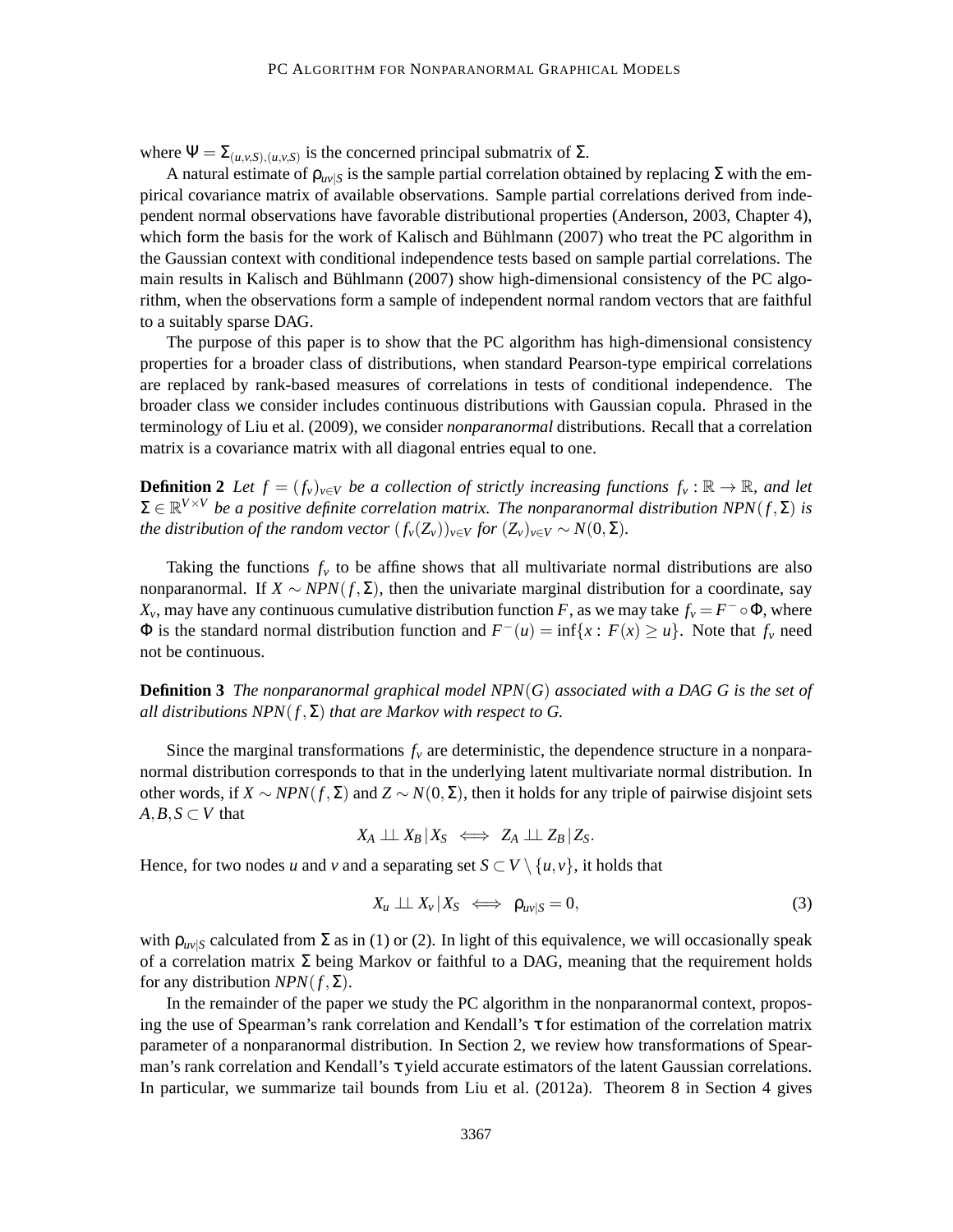our main result, an error bound for the output of the PC algorithm when correlations are used to determine nonparanormal conditional independence. In Corollary 9, we describe high-dimensional asymptotic scenarios and suitable conditions that lead to consistency of the PC algorithm. The proof of Theorem 8 is given in Section 3, which provides an analysis of error propagation from marginal to partial correlations. Our numerical work in Section 5 makes a strong case for the use of rank correlations in the PC algorithm. Some concluding remarks are given in Section 6.

## **2. Rank Correlations**

Let  $(X, Y)$  be a pair of random variables, and let *F* and *G* be the cumulative distribution functions of *X* and *Y*, respectively. Spearman's  $\rho$  for the bivariate distribution of  $(X, Y)$  is defined as

$$
\rho^S = \text{Corr}(F(X), G(Y)),
$$

that is, it is the ordinary Pearson correlation between the quantiles  $F(X)$  and  $G(Y)$ . Another classical measure of correlation is Kendall's τ, defined as

$$
\tau = \text{Corr}\left(\text{sign}\left(X - X'\right), \text{sign}\left(Y - Y'\right)\right)
$$

where  $(X', Y')$  is an independent copy of  $(X, Y)$ , that is,  $(X', Y')$  and  $(X, Y)$  are independent and have the same distribution.

Suppose  $(X_1, Y_1), \ldots, (X_n, Y_n)$  are independent pairs of random variables, each pair distributed as  $(X, Y)$ . Let rank $(X_i)$  be the rank of  $X_i$  among  $X_1, \ldots, X_n$ . In the nonparanormal setting, the marginal distributions are continuous so that ties occur with probability zero, making ranks well-defined. The natural estimator of  $ρ^S$  is the sample correlation among ranks, that is,

$$
\hat{\rho}^{S} = \frac{\frac{1}{n} \sum_{i=1}^{n} \left( \frac{\text{rank}(X_{i})}{n+1} - \frac{1}{2} \right) \left( \frac{\text{rank}(Y_{i})}{n+1} - \frac{1}{2} \right)}{\sqrt{\frac{1}{n} \sum_{i=1}^{n} \left( \frac{\text{rank}(X_{i})}{n+1} - \frac{1}{2} \right)^{2}} \sqrt{\frac{1}{n} \sum_{i=1}^{n} \left( \frac{\text{rank}(Y_{i})}{n+1} - \frac{1}{2} \right)^{2}}}
$$
  
=  $1 - \frac{6}{n(n^{2} - 1)} \sum_{i=1}^{n} \left( \text{rank}(X_{i}) - \text{rank}(Y_{i}) \right)^{2},$ 

which can be computed in  $O(n \log n)$  time. Kendall's  $\tau$  may be estimated by

$$
\hat{\tau} = \frac{2}{n(n-1)} \sum_{1 \leq i < j \leq n} sign(X_i - X_j) sign(Y_i - Y_j).
$$

A clever algorithm using sorting and binary trees to compute  $\hat{\tau}$  in time  $O(n \log n)$  instead of the naive  $O(n^2)$  time has been developed by Christensen (2005).

It turns out that simple trigonometric transformations of  $\hat{\rho}^S$  and  $\hat{\tau}$  are excellent estimators of the population Pearson correlation for multivariate normal data. In particular, Liu et al. (2012a) show that if  $(X, Y)$  are bivariate normal with  $Corr(X, Y) = \rho$ , then

$$
\mathbb{P}\left(\left|2\sin\left(\frac{\pi}{6}\hat{\rho}^S\right)-\rho\right|>\epsilon\right)\,\leq\,2\exp\left(-\frac{2}{9\pi^2}n\epsilon^2\right)\tag{4}
$$

and

$$
\mathbb{P}\left(\left|\sin\left(\frac{\pi}{2}\hat{\tau}\right)-\rho\right|>\epsilon\right) \leq 2\exp\left(-\frac{2}{\pi^2}n\epsilon^2\right).
$$
 (5)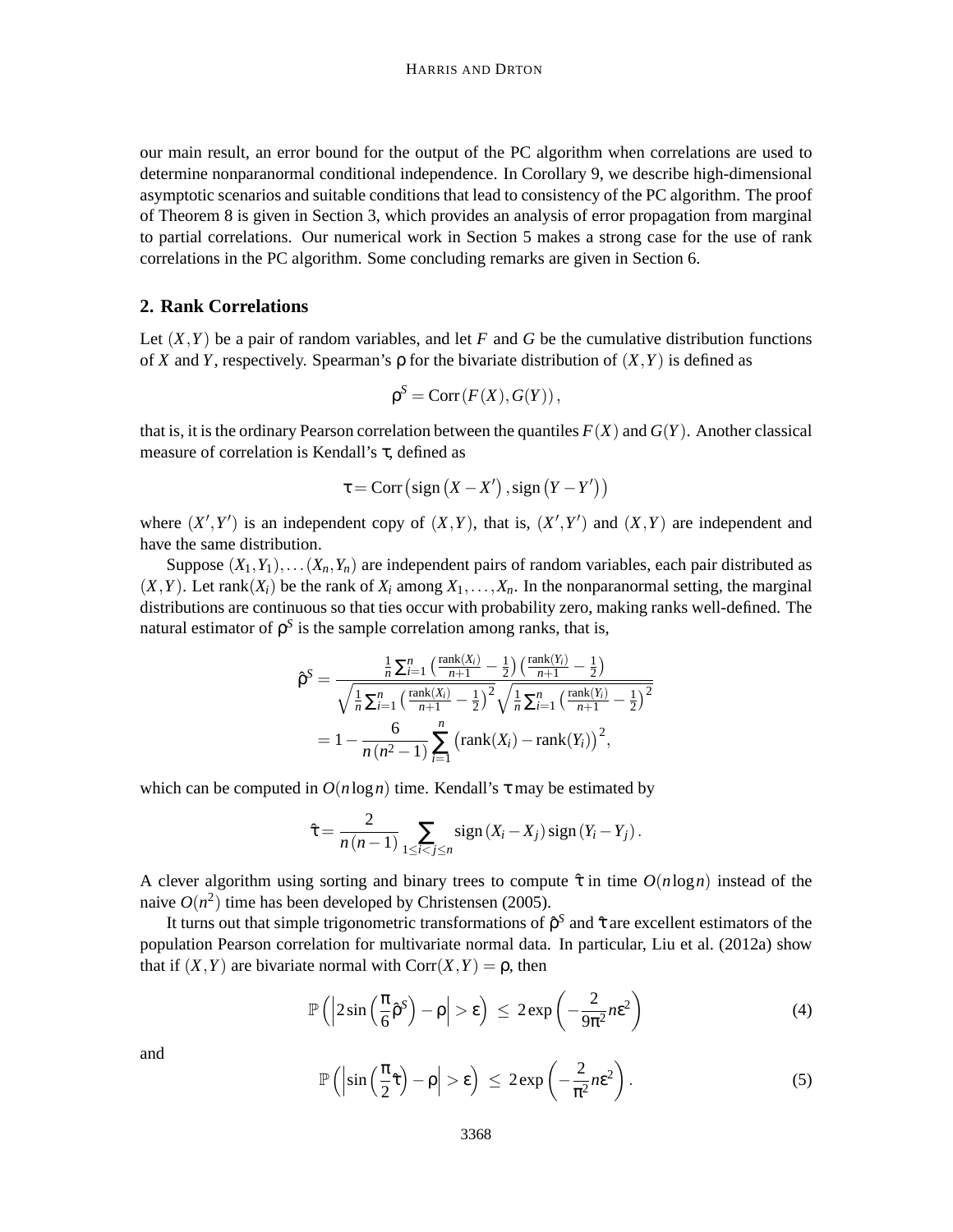Clearly,  $\hat{\rho}^S$  and  $\hat{\tau}$  depend on the observations  $(X_1, Y_1), \ldots (X_n, Y_n)$  only through their ranks. Since ranks are preserved under strictly increasing functions, (4) and (5) still hold if  $(X, Y) \sim NPN(f, \Sigma)$ with Pearson correlation  $\rho = \Sigma_{xy}$  in the underlying latent bivariate normal distribution. Throughout the rest of this paper, we will assume that we have some estimator  $\hat{\rho}$  of  $\rho$  which has the property that, for nonparanormal data,

$$
\mathbb{P}(|\hat{\rho} - \rho| > \varepsilon) < A \exp(-Bn\varepsilon^2)
$$
 (6)

for fixed constants  $0 < A, B < \infty$ . As just argued, the estimators considered in (4) and (5) both have this property.

When presented with multivariate observations from a distribution  $NPN(f,\Sigma)$ , we apply the estimator from (6) to every pair of coordinates to obtain an estimator  $\hat{\Sigma}$  of the correlation matrix parameter. Plugging  $\hat{\Sigma}$  into (1) or equivalently into (2) gives partial correlation estimators that we denote  $ρ<sub>uv|S</sub>$ .

#### **3. Error Propagation from Marginal to Partial Correlations**

The PC algorithm leverages statistical decisions on conditional independence. An analysis of the algorithm in the context of nonparanormal distributions thus requires bounds on errors in partial correlations. The following Lemma 4 is our main tool. It provides a uniform bound on errors in partial correlations when a uniform bound on errors in marginal correlations is available. At times we will write such uniform bounds in terms of the *l*<sup>∞</sup> vector norm of a matrix. For matrix  $A = (a_{ij}) \in \mathbb{R}^{q \times q}$  we denote this norm by

$$
||A||_{\infty} = \max_{1 \leq i,j \leq q} |a_{ij}|.
$$

Some proofs involve the spectral norm  $||A||$ , that is, the square-root of the maximal eigenvalue of  $A^T A$ .

**Lemma 4 (Errors in partial correlations)** *Suppose*  $\Sigma \in \mathbb{R}^{q \times q}$  *is a positive definite matrix with minimal eigenvalue*  $\lambda_{\min} > 0$ . If  $\hat{\Sigma} \in \mathbb{R}^{q \times q}$  satisfies

$$
\|\hat{\Sigma} - \Sigma\|_{\infty} < \frac{c\lambda_{\min}^2}{(2+c)q + \lambda_{\min}cq}
$$

*with c* > 0*, then all partial correlations are well-defined and their differences are bounded as*

$$
|\hat{\rho}_{uv|\setminus\{u,v\}} - \rho_{uv|\setminus\{u,v\}}| := \left|\frac{\Sigma_{uv}^{-1}}{\sqrt{\Sigma_{uu}^{-1}\Sigma_{vv}^{-1}}} - \frac{\hat{\Sigma}_{uv}^{-1}}{\sqrt{\hat{\Sigma}_{uu}^{-1}\hat{\Sigma}_{vv}^{-1}}}\right| < c, \quad 1 \le u < v \le q.
$$

The proof of Lemma 4 follows by combining the conclusions of Lemmas 5, 6 and 7 from this section. The first of these, that is, Lemma 5, invokes classical results on error propagation in matrix inversion.

**Lemma 5 (Matrix inversion)** *Suppose*  $\Sigma \in \mathbb{R}^{q \times q}$  *is a positive definite matrix with minimal eigenvalue*  $\lambda_{\min} > 0$ . If  $E \in \mathbb{R}^{q \times q}$  is a matrix of errors with  $||E||_{\infty} < \varepsilon < \lambda_{\min}/q$ , then  $\Sigma + E$  is invertible *and*

$$
\|(\Sigma + E)^{-1} - \Sigma^{-1}\|_{\infty} \le \frac{q \varepsilon / \lambda_{\min}^2}{1 - q \varepsilon / \lambda_{\min}}.
$$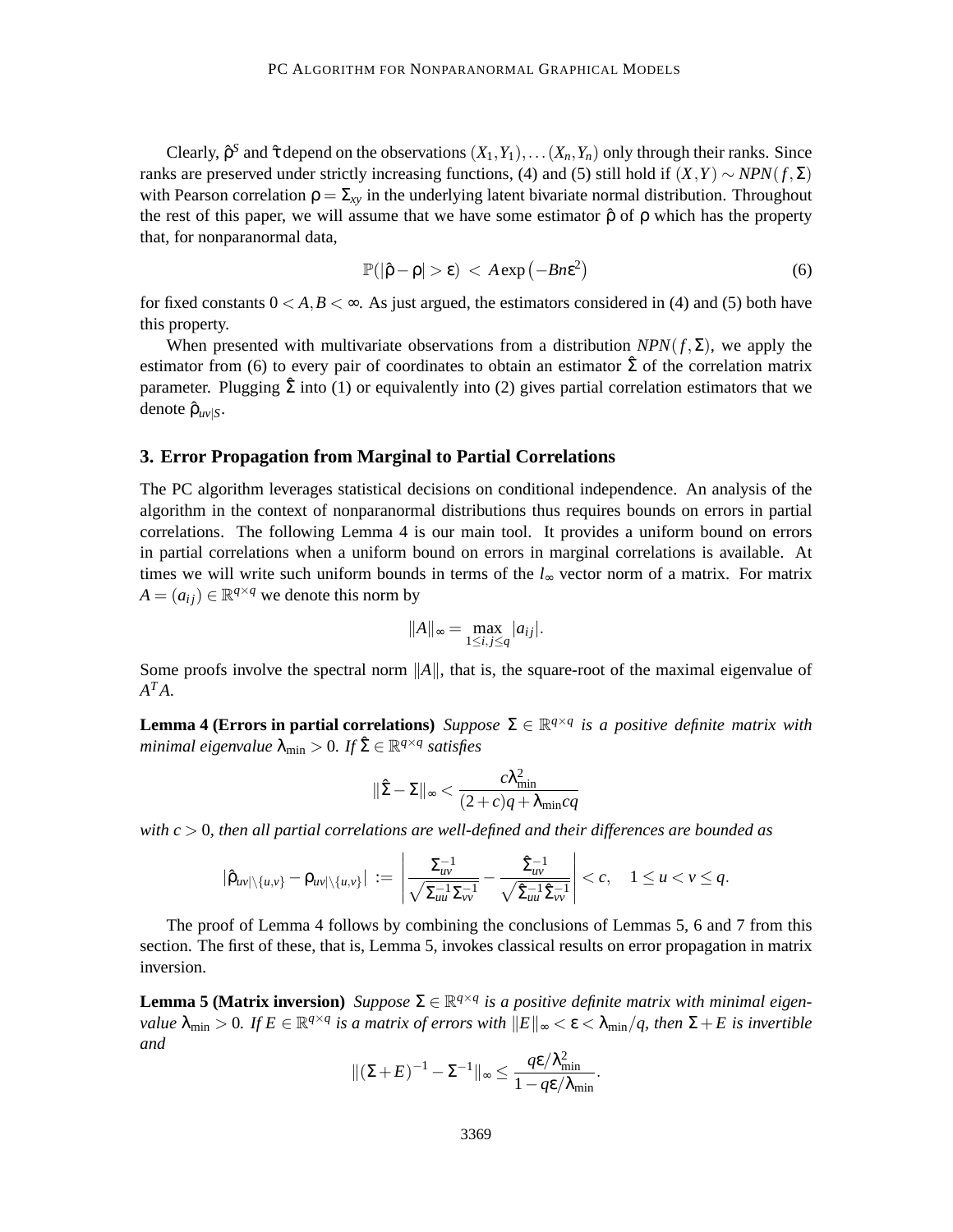**Proof** First, note that

$$
||E||_{\infty} \le ||E|| \le q||E||_{\infty};\tag{7}
$$

see entries  $(2,6)$  and  $(6,2)$  in the table on p. 314 in Horn and Johnson (1990). Using the submultiplicativity of a matrix norm, the second inequality in  $(7)$ , and our assumption on  $\varepsilon$ , we find that

$$
||E\Sigma^{-1}|| \le ||\Sigma^{-1}|| \cdot ||E|| < \frac{q\varepsilon}{\lambda_{\min}} < 1.
$$
 (8)

As discussed in Horn and Johnson (1990, Section 5.8), this implies that  $I + E\Sigma^{-1}$  and thus also  $\Sigma + E$  is invertible. Moreover, by the first inequality in (7) and inequality (5.8.2) in Horn and Johnson (1990), we obtain that

$$
\|(\Sigma + E)^{-1} - \Sigma^{-1}\|_{\infty} \le \|(\Sigma + E)^{-1} - \Sigma^{-1}\| \le \|\Sigma^{-1}\| \cdot \frac{\|E\Sigma^{-1}\|}{1 - \|E\Sigma^{-1}\|}.
$$

Since the function  $x \mapsto x/(1-x)$  is increasing for  $x < 1$ , our claim follows from the fact that  $||\Sigma^{-1}|| = 1/\lambda_{\min}$  and the inequality  $||E\Sigma^{-1}|| < q\epsilon/\lambda_{\min}$  from (8). ш

**Lemma 6 (Diagonal of inverted correlation matrix)**  $If \Sigma \in \mathbb{R}^{q \times q}$  is a positive definite correlation *matrix, then the diagonal entries of*  $\Sigma^{-1} = (\sigma^{ij})$  *satisfy*  $\sigma^{ii} \geq 1$ *.* 

**Proof** The claim is trivial for  $q = 1$ . So assume  $q \ge 2$ . By symmetry, it suffices to consider the entry  $\sigma^{qq}$ , and we partition the matrix as

$$
\Sigma = \begin{pmatrix} A & b \\ b^T & 1 \end{pmatrix}
$$

with  $A \in \mathbb{R}^{(q-1)\times(q-1)}$  and  $b \in \mathbb{R}^{q-1}$ . By the Schur complement formula for the inverse of a partitioned matrix,

$$
\sigma^{qq} = \frac{1}{1 - b^T A^{-1} b};
$$

compare Horn and Johnson (1990, Section 0.7.3). Since *A* is positive definite, so is *A* −1 . Hence,  $b^T A^{-1} b \ge 0$ . Since  $\Sigma^{-1}$  is positive definite,  $\sigma^{qq}$  cannot be negative, and so we deduce that  $\sigma_{qq} \ge 1$ , with equality if and only if  $b = 0$ . ш

The next lemma addresses the error propagation from the inverse of a correlation matrix to partial correlations.

**Lemma 7 (Correlations)** *Let*  $A = (a_{ij})$  *and*  $B = (b_{ij})$  *be symmetric* 2 × 2 *matrices. If* A *is positive definite with*  $a_{11}, a_{22} \geq 1$  *and*  $||A - B||_{\infty} < \delta < 1$ *, then* 

$$
\left|\frac{a_{12}}{\sqrt{a_{11}a_{22}}} - \frac{b_{12}}{\sqrt{b_{11}b_{22}}}\right| < \frac{2\delta}{1-\delta}.
$$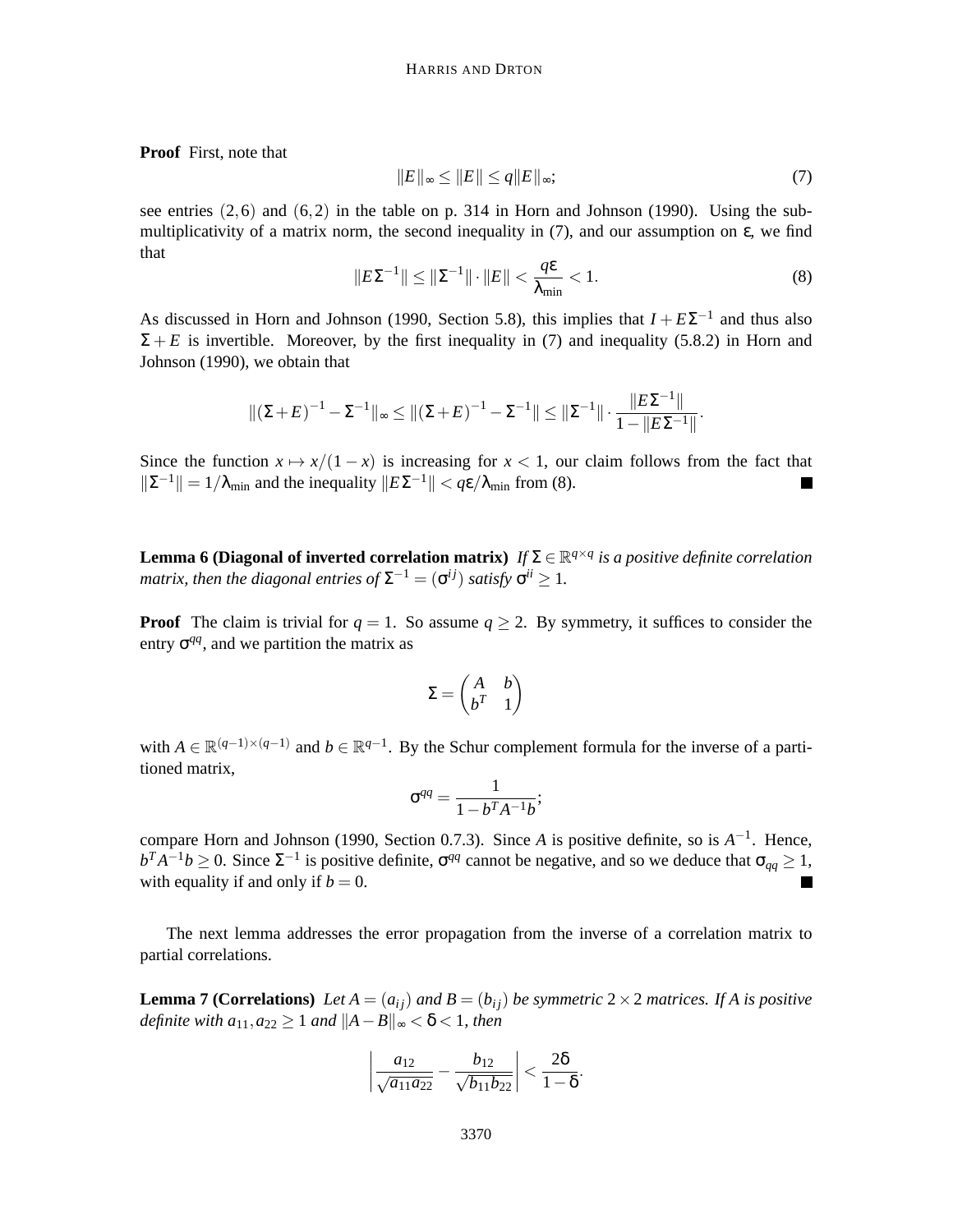**Proof** Without loss of generality, suppose  $a_{12} \geq 0$ . Since  $||A - B||_{\infty} < \delta$ ,

$$
\frac{b_{12}}{\sqrt{b_{11}b_{22}}} - \frac{a_{12}}{\sqrt{a_{11}a_{22}}} < \frac{a_{12} + \delta}{\sqrt{(a_{11} - \delta)(a_{22} - \delta)}} - \frac{a_{12}}{\sqrt{a_{11}a_{22}}} = \frac{\delta}{\sqrt{(a_{11} - \delta)(a_{22} - \delta)}} + a_{12} \left(\frac{1}{\sqrt{(a_{11} - \delta)(a_{22} - \delta)}} - \frac{1}{\sqrt{a_{11}a_{22}}}\right).
$$

Using that  $a_{11}, a_{22} \ge 1$  to bound the first term and  $a_{12}^2 < a_{11}a_{22}$  to bound the second term, we obtain that

$$
\frac{b_{12}}{\sqrt{b_{11}b_{22}}} - \frac{a_{12}}{\sqrt{a_{11}a_{22}}} < \frac{\delta}{1-\delta} + \sqrt{a_{11}a_{22}} \left( \frac{1}{\sqrt{(a_{11}-\delta)(a_{22}-\delta)}} - \frac{1}{\sqrt{a_{11}a_{22}}} \right)
$$

$$
= \frac{\delta}{1-\delta} + \left( \sqrt{\frac{a_{11}}{a_{11}-\delta} \cdot \frac{a_{22}}{a_{22}-\delta}} - 1 \right).
$$

Since the function  $x \mapsto x/(x - \delta)$  is decreasing, we may use our assumption that  $a_{11}, a_{22} \ge 1$  to get the bound

$$
\frac{b_{12}}{\sqrt{b_{11}b_{22}}} - \frac{a_{12}}{\sqrt{a_{11}a_{22}}} < \frac{\delta}{1-\delta} + \left(\sqrt{\frac{1}{1-\delta} \cdot \frac{1}{1-\delta}} - 1\right) = \frac{2\delta}{1-\delta}
$$

A similar argument yields that

$$
\frac{a_{12}}{\sqrt{a_{11}a_{22}}} - \frac{b_{12}}{\sqrt{b_{11}b_{22}}} < \frac{2\delta}{1+\delta},
$$

from which our claim follows.

### **4. Rank PC Algorithm**

Based on the equivalence (3), we may use the rank-based partial correlation estimates  $\hat{\rho}_{uv|S}$  to test conditional independences. In other words, we conclude that

$$
X_u \perp \!\!\!\perp X_v | X_S \quad \Longleftrightarrow \quad |\hat{\rho}_{uv|S}| \leq \gamma,
$$
\n<sup>(9)</sup>

where  $\gamma \in [0,1]$  is a fixed threshold. We will refer to the PC algorithm that uses the conditional independence tests from (9) as the 'Rank PC' (RPC) algorithm. We write  $\hat{C}_{\gamma}(G)$  for the output of the RPC algorithm with tuning parameter γ.

The RPC algorithm consist of two parts. The first part computes the correlation matrix  $\hat{\Sigma} = (\hat{\rho}_{uv})$ in time  $O(p^2n \log n)$ , where  $p := |V|$ . This computation takes  $O(\log n)$  longer than its analogue under use of Pearson correlations. The second part of the algorithm is independent of the type of correlations involved. It determines partial correlations and performs graphical operations. For an accurate enough estimate of a correlation matrix  $\Sigma$  that is faithful to a DAG G, this second part takes  $O(p^{\deg(G)})$  time in the worst case, but it is often much faster; compare Kalisch and Bühlmann (2007). For high-dimensional data with  $n$  smaller than  $p$ , the computation time for RPC is dominated by the second part, the PC-algorithm component. Moreover, in practice, one may wish to apply RPC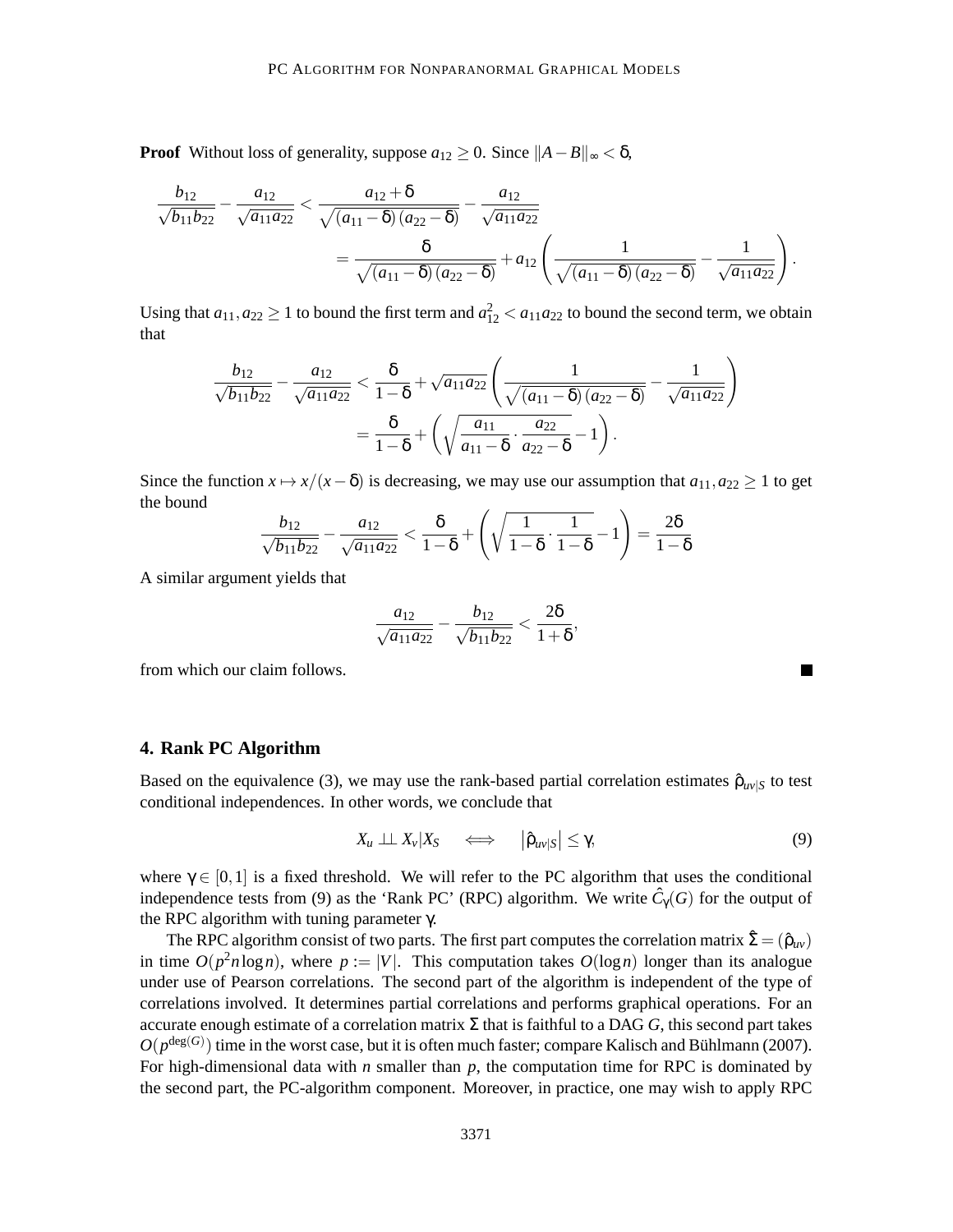for several different values of γ, in which case the estimate  $\hat{\Sigma}$  needs to be calculated only once. As a result, Rank PC takes only marginally longer to compute than Pearson PC for high-dimensional data.

What follows is our main result about the correctness of RPC. For a correlation matrix  $\Sigma \in \mathbb{C}$  $\mathbb{R}^{V \times V}$ , let

$$
c_{\min}(\Sigma) := \min\left\{ |\rho_{uv|S}| : u, v \in V, S \subseteq V \setminus \{u, v\}, \rho_{uv|S} \neq 0 \right\}
$$
(10)

be the minimal magnitude of any non-zero partial correlation, and let  $\lambda_{\min}(\Sigma)$  be the minimal eigenvalue. Then for any integer  $q \geq 2$ , let

$$
c_{\min}(\Sigma, q) := \min\left\{c_{\min}(\Sigma_{I,I}) : I \subseteq V, |I| \le q\right\}, \quad \text{and} \tag{11}
$$

$$
\lambda_{\min}(\Sigma, q) := \min \{ \lambda_{\min}(\Sigma_{I,I}) : I \subseteq V, |I| \le q \}
$$
\n(12)

be the minimal magnitude of a non-zero partial correlation and, respectively, the minimal eigenvalue of any principal submatrix of order at most *q*.

**Theorem 8 (Error bound for RPC-algorithm)** Let  $X_1, \ldots, X_n$  be a sample of independent obser*vations drawn from a nonparanormal distribution NPN*(*f*,Σ) *that is faithful to a DAG G with p nodes. For q* :=  $deg(G) + 2$ *, let c* :=  $c_{min}(\Sigma, q)$  *and*  $\lambda := \lambda_{min}(\Sigma, q)$ *. If n* > *q, then there exists a threshold*  $\gamma \in [0,1]$  *for which* 

$$
\mathbb{P}(\hat{C}_\gamma(G) \neq C(G)) \leq \frac{A}{2} p^2 \exp \left(-\frac{B\lambda^4 n c^2}{36q^2}\right),
$$

*where*  $0 < A, B < \infty$  *are the constants from (6).* 

We remark that while all subsets of size *q* appear in the definitions in (11) and (12), our proof of Theorem 8 only requires the corresponding minima over those principal submatrices that are actually inverted in the run of the PC-algorithm.

**Proof (Theorem 8)** We will show that our claimed probability bound for the event  $\hat{C}_\gamma(G) \neq C(G)$ holds when the threshold in the RPC algorithm is  $\gamma = c/2$ . By Theorem 1, if all conditional independence tests for conditioning sets of size  $|S| \leq deg(G)$  make correct decisions, then the output of the RPC algorithm  $\hat{C}_{\gamma}(G)$  is equal to the CPDAG  $C(G)$ . When  $\gamma = c/2$ , the conditional independence test accepts a hypothesis  $X_u \perp \perp X_v | X_S$  if and only if  $|\hat{\rho}_{uv|S}| < \gamma = c/2$ . Hence, the test makes a correct decision if  $|\hat{\rho}_{uv|S} - \rho_{uv|S}| < c/2$  because all non-zero partial correlations for  $|S| \le \deg(G)$ are bounded away from zero by *c*; recall (10) and (11). It remains to argue, using the error analysis from Lemma 4, that the event  $|\hat{\rho}_{uv|S} - \rho_{uv|S}| \ge c/2$  occurs with small enough probability when  $|S| \leq deg(G).$ 

Suppose our correlation matrix estimate  $\hat{\Sigma} = (\hat{\rho}_{uv})$  satisfies  $\|\hat{\Sigma} - \Sigma\|_{\infty} < \varepsilon$  for

$$
\varepsilon = \frac{c\lambda^2}{(4+c)q + \lambda cq} = \frac{\lambda^2 c/2}{(2+c/2)q + \lambda qc/2} > 0.
$$
\n(13)

Choose any two nodes  $u, v \in V$  and a set  $S \subseteq V \setminus \{u, v\}$  with  $|S| \leq deg(G) = q - 2$ . Let  $I = \{u, v\} \cup S$ . Applying Lemma 4 to the  $I \times I$  submatrix of  $\Sigma$  and  $\hat{\Sigma}$  yields

$$
|\hat{\rho}_{uv|S}-\rho_{uv|S}|~<~\frac{c}{2}.
$$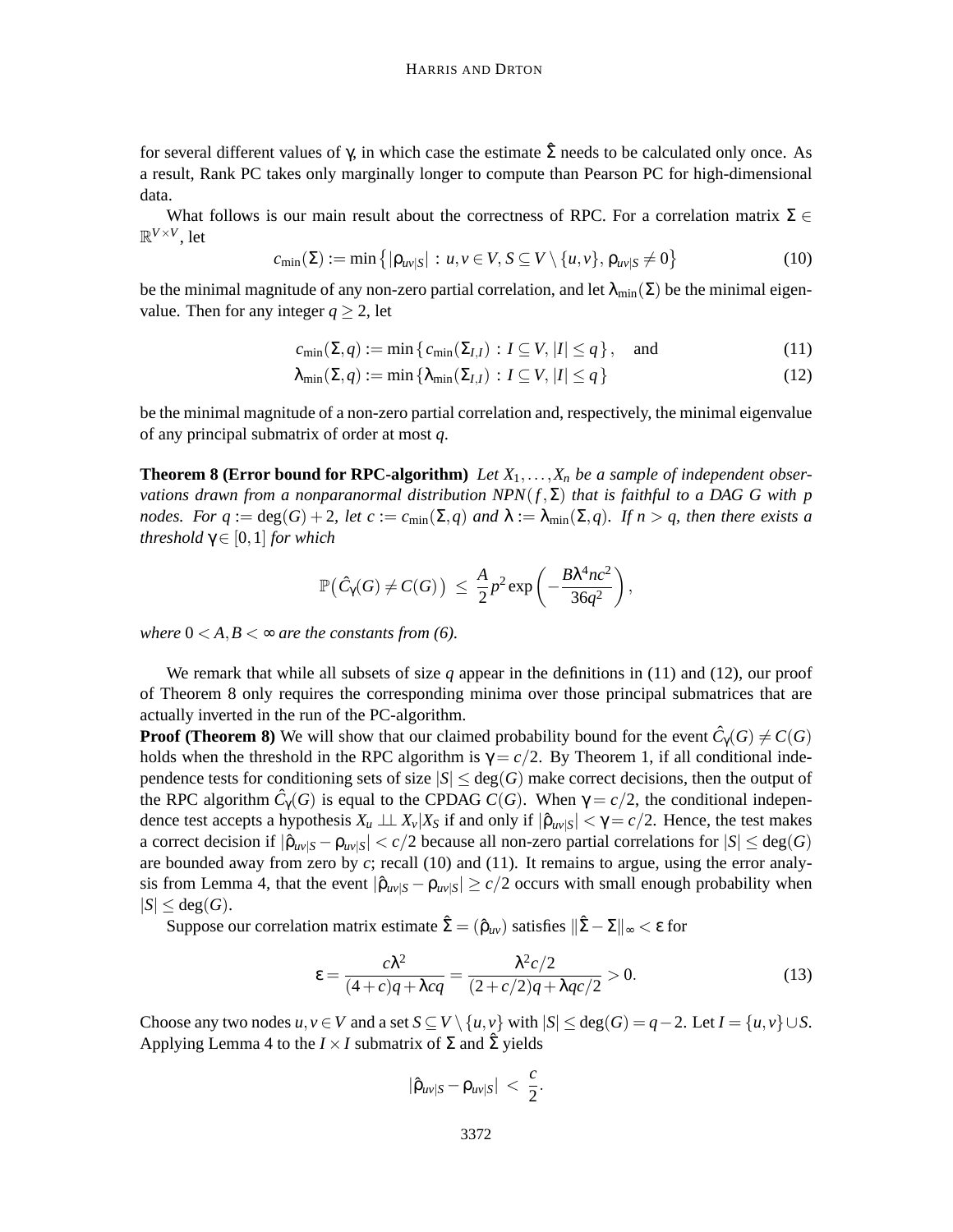Therefore,  $\|\hat{\Sigma} - \Sigma\|_{\infty} < \varepsilon$  implies that our tests decide all conditional independences correctly in the RPC algorithm.

Next, using (6) and a union bound, we find that

$$
\mathbb{P}\left(\hat{C}_{\gamma}(G) \neq C(G)\right) \leq \mathbb{P}\left(|\hat{\Sigma}_{uv} - \Sigma_{uv}|\geq \varepsilon \text{ for some } u, v \in V\right) \leq A \frac{p(p-1)}{2} \exp\left(-Bn\varepsilon^{2}\right).
$$

Plugging in the definition of ε gives the claimed inequality

$$
\mathbb{P}\left(\hat{C}_{\gamma}(G) \neq C(G)\right) \leq \frac{A}{2}p^2 \exp\left(-\frac{B\lambda^4 n c^2}{\left((4+c)q + \lambda c q\right)^2}\right) \leq \frac{A}{2}p^2 \exp\left(-\frac{B\lambda^4 n c^2}{36q^2}\right)
$$

because  $c \le 1$  and  $\lambda \le 1$ . The inequality  $c \le 1$  holds trivially because partial correlations are in  $[-1,1]$ . The inequality  $\lambda \leq 1$  holds because a  $q \times q$  correlation matrix has trace *q*, this trace is equal to the sum of the  $q$  eigenvalues, and  $\lambda$  is the minimal eigenvalue.

From the probability bound in Theorem 8, we may deduce high-dimensional consistency of RPC. For two positive sequences  $(s_n)$  and  $(t_n)$ , we write  $s_n = O(t_n)$  if  $s_n \leq Mt_n$ , and  $s_n = \Omega(t_n)$  if  $s_n \geq Mt_n$  for a constant  $0 < M < \infty$ .

**Corollary 9 (Consistency of RPC-algorithm)** Let  $(G_n)$  be a sequence of DAGs. Let  $p_n$  be the *number of nodes of*  $G_n$ *, and let*  $q_n = deg(G_n) + 2$ *. Suppose*  $(\Sigma_n)$  *is a sequence of*  $p_n \times p_n$  *correlation matrices, with*  $\Sigma_n$  *faithful to*  $G_n$ *. Suppose further that there are constants*  $0 \le a, b, d, f \le 1$  *that govern the growth of the graphs as*

$$
\log p_n = O(n^a), \qquad q_n = O(n^b),
$$

*and minimal signal strengths and eigenvalues as*

$$
c_{\min}(\Sigma_n, q_n) = \Omega(n^{-d}), \qquad \lambda_{\min}(\Sigma_n, q_n) = \Omega(n^{-f}).
$$

*If*  $a + 2b + 2d + 4f < 1$ , then there exists a sequence of thresholds  $\gamma_n$  for which

$$
\lim_{n\to\infty}\mathbb{P}\big(\hat{C}_{\gamma_n}(G_n)=C(G_n)\big)=1,
$$

where  $\hat{C}_{\gamma_n}(G_n)$  is the output of the RPC algorithm for a sample of independent observations  $X_1,\ldots,X_n$ *from a nonparanormal distribution NPN* $(\cdot, \Sigma_n)$ *.* 

**Proof** By Theorem 8, for large enough *n*, we can pick a threshold  $\gamma_n$  such that

$$
\mathbb{P}(\hat{C}_{\gamma_n}(G_n) \neq C(G_n) \leq A' \exp\left(2n^a - B'n^{1-2b-2d-4f}\right)
$$

 $\overline{\phantom{a}}$ 

for constants  $0 < A', B' < \infty$ . The bound goes to zero if  $1 - 2b - 2d - 4f > a$ .

As previously mentioned, Kalisch and Bühlmann (2007) prove a similar consistency result in the Gaussian case. Whereas our proof consists of propagation of errors from correlation to partial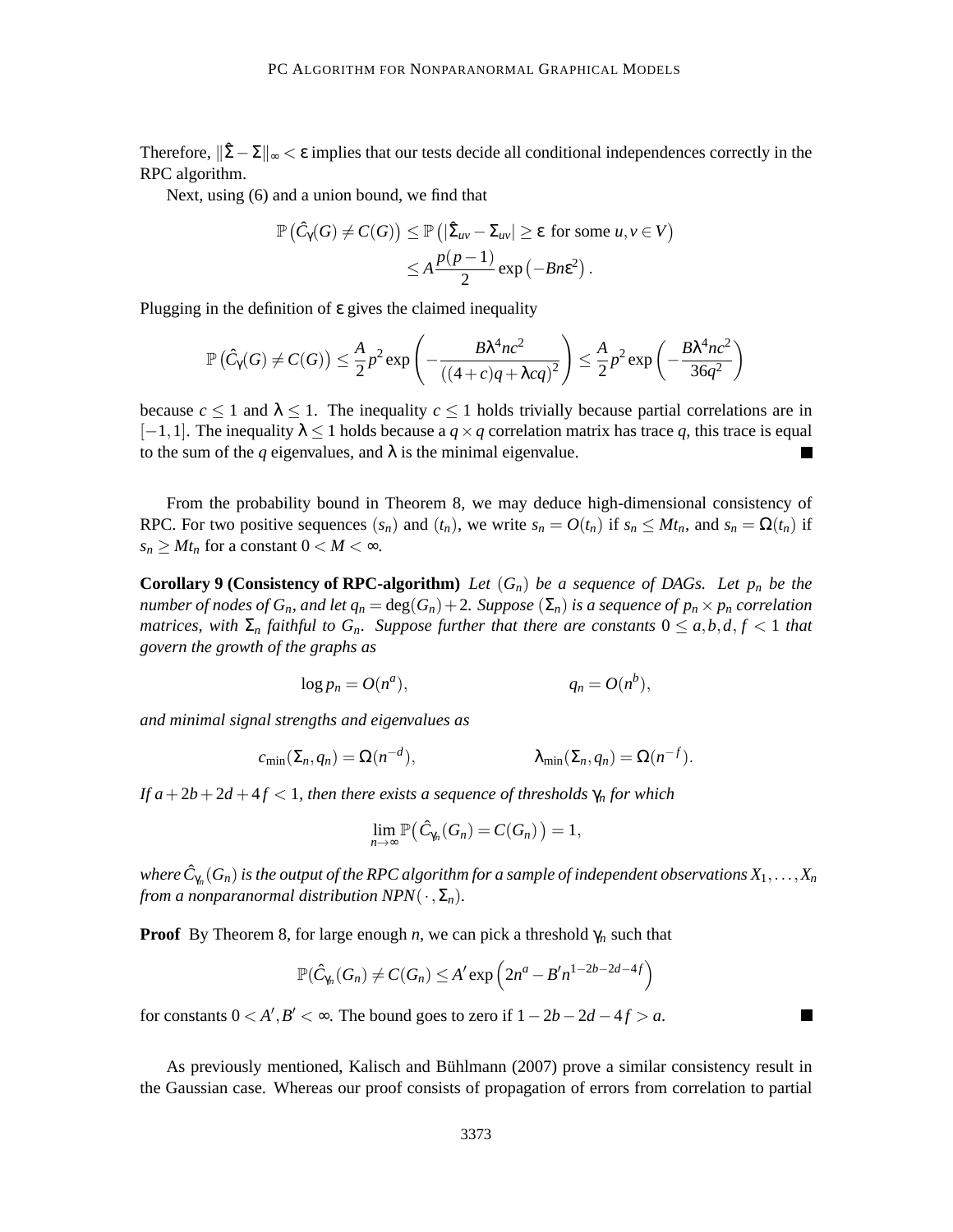correlation estimates, their proof appeals to Fisher's result that under Gaussianity, sample partial correlations follow the same type of distribution as sample correlations when the sample size is adjusted by subtracting the cardinality of the conditioning set (Anderson, 2003, Chapter 4). It is then natural to work with a bound on the partial correlations associated with small conditioning sets. More precisely, Kalisch and Bühlmann (2007) assume that there is a constant  $0 \leq M < 1$  such that for any *n*, the partial correlations  $\rho_{uv|S}$  of the matrix  $\Sigma_n$  satisfy

$$
|\rho_{uv|S}| \le M \qquad \forall u, v \in V, S \subseteq V \setminus \{u, v\}, |S| \le q_n. \tag{14}
$$

It is then no longer necessary to involve the minimal eigenvalues from (12). The work in Kalisch and Bühlmann (2007) is thus free of an analogue to our constant  $f$ . Stated for the case of polynomial growth of  $p_n$  (with  $a = 0$ ), their result gives consistency when  $b + 2d < 1$ ; our constant *b* corresponds to  $1 - b$  in Kalisch and Bühlmann (2007). The condition from Corollary 9, on the other hand, requires  $2b+2d < 1$  even if  $f = 0$ . This is more restrictive as larger *b* allows for faster growth in the degree of the graphs and larger *d* allows for faster decay of the minimal signal strength.

In the important special case of bounded degree, however, our nonparanormal result is just as strong as the previously established Gaussian consistency guarantee. Staying with polynomial growth of  $p_n$ , that is,  $a = 0$ , suppose the sequence of graph degrees deg( $G_n$ ) is indeed bounded by a fixed constant, say  $q_0 - 2$ . Then clearly,  $b = 0$ . Moreover, the set of correlation matrices of size  $q_0$  satisfying (14) with  $q_n = q_0$  is compact. Since the smallest eigenvalue is a continuous function, the infimum of all eigenvalues of such matrices is achieved for some invertible matrix. Hence, the smallest eigenvalue is bounded away from zero, and we conclude that  $f = 0$ . Corollary 9 thus implies consistency if  $2d < 1$ , or if  $d < \frac{1}{2} = \frac{1-b}{2}$ , precisely as in Kalisch and Bühlmann (2007). (No generality is lost by assuming  $a = 0$ ; in either one of the compared results this constant is involved solely in a union bound over order  $p^2$  events.)

### **5. Numerical Experiments**

In this section we evaluate the finite-sample properties of the RPC algorithm in simulations and in an application to gene expression data. In implementations of the PC algorithm in the pcalg package for R (Kalisch et al., 2012) and other software such as Tetrad IV,<sup>1</sup> the Gaussian conditional independence tests use a fixed level  $\alpha \in [0,1]$  and decide that

$$
X_u \perp \!\!\! \perp X_v | X_S \iff \sqrt{n-|S|-3} \left| \frac{1}{2} \log \left( \frac{1+\hat{\rho}_{uv|S}}{1-\hat{\rho}_{uv|S}} \right) \right| \leq \Phi^{-1} \left( 1-\alpha/2 \right). \tag{15}
$$

If the observations are multivariate normal and  $\hat{\rho}_{uv|S}$  are sample partial correlations then  $\alpha$  is an asymptotic significance level for the test. The sample size adjustment from *n* to *n*−|*S*|−3 achieves a bias-correction (Anderson, 2003).

Suppose for a moment that in (15) the square root of  $n - |S| - 3$  was simply  $\sqrt{n}$ . Then, for fixed *n* and  $\alpha$ , the acceptance region in (15) could be translated into a corresponding fixed value for  $\gamma$  in (9). Hence, our Theorem 8 would apply directly when plugging rank correlations into the mentioned software implementations of the PC algorithm. With the sample size adjustment from *n* to *n*−|*S*|−3, however, the value of γ depends on |*S*| and further arguments are needed. We postpone these to Appendix A, where we show that the sample size adjustment has indeed no effect on the consistency result in Corollary 9.

<sup>1.</sup> Tetrad IV can be found at http://www.phil.cmu.edu/projects/tetrad.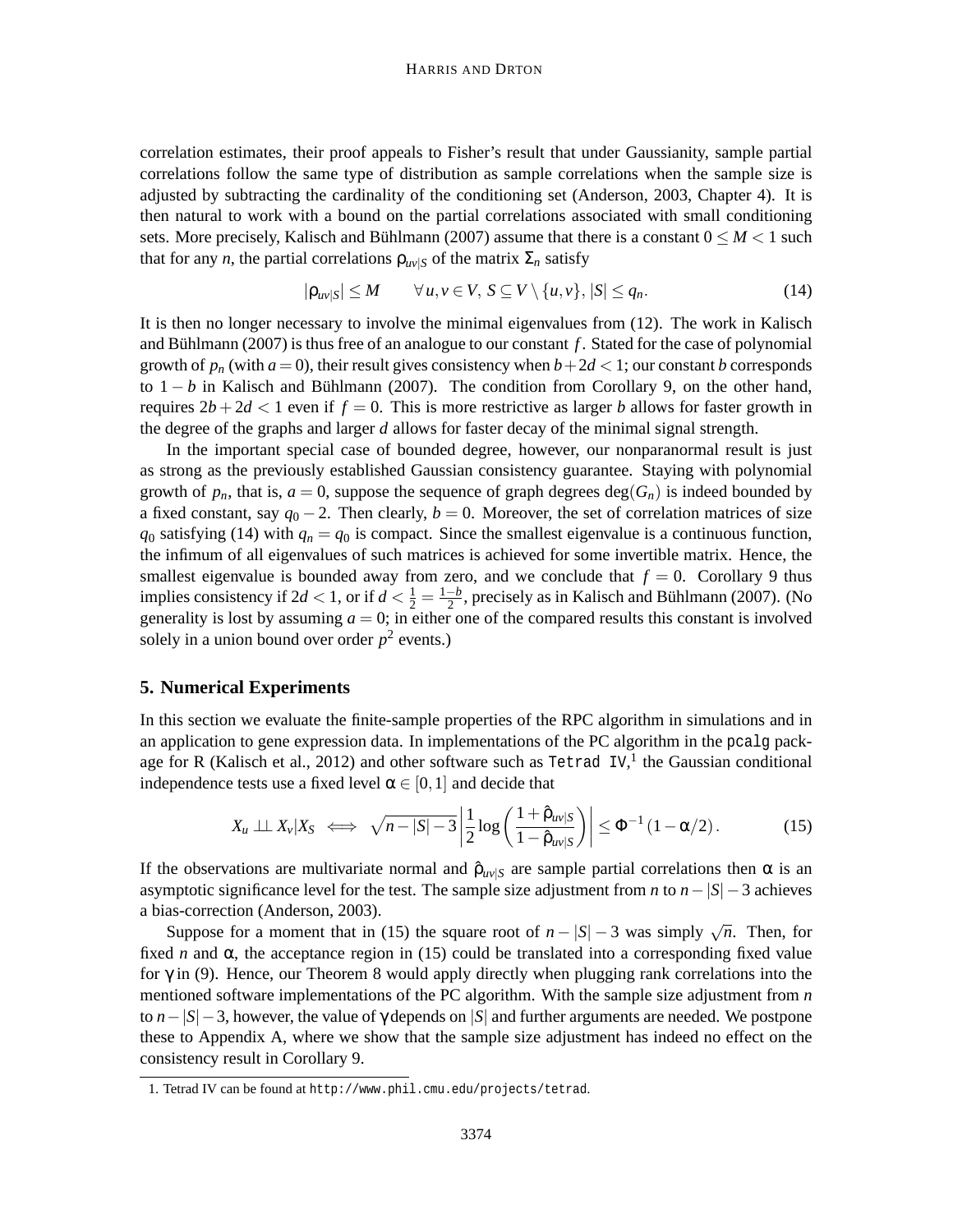#### **5.1 Simulations**

We compare RPC to two other versions of the PC-algorithm: (i) 'Pearson-PC', by which we mean the standard approach of using sample partial correlations to test Gaussian conditional independences, and (ii)  $^{\prime}Q_n$ -PC', which is based on a robust estimator of the covariance matrix and was considered in Kalisch and Bühlmann (2008). All our computations are done with the pcalg package for R.

Following Kalisch and Bühlmann (2007), we simulate random DAGs and sample from probability distributions faithful to them. Fix a sparsity parameter  $s \in [0,1]$  and enumerate the vertices as  $V = \{1, \ldots, p\}$ . Then we generate a DAG by including the edge  $u \rightarrow v$  with probability *s*, independently for each pair  $(u, v)$  with  $1 \le u < v \le p$ . In this scheme, each node has the same expected degree  $(p-1)s$ .

Given a DAG  $G = (V, E)$ , let  $\Lambda = (\lambda_{uv})$  be a  $p \times p$  matrix with  $\lambda_{uv} = 0$  if  $u \to v \notin E$ . Furthermore, let  $\varepsilon = (\varepsilon_1, \ldots, \varepsilon_n)$  be a vector of independent random variables. Then the random vector *X* solving the equation system

$$
X = \Lambda X + \varepsilon \tag{16}
$$

is well-known to be Markov with respect to *G*. Here, we draw the edge coefficients  $\lambda_{uv}$ ,  $u \to v \in E$ , independently from a uniform distribution on the interval  $(0.1,1)$ . For such a random choice, with probability one, the vector *X* solving (16) is faithful with respect to *G*. We consider three different types of data:

- (i) multivariate normal observations, which we generate by taking  $\varepsilon$  in (16) to have independent standard normal entries;
- (ii) observations with Gaussian copula obtained by transforming the marginals of the normal random vectors from (i) to an  $F_{1,1}$ -distribution;
- (iii) contaminated data, for which we generate the entries of  $\varepsilon$  in (16) as independent draws from a 80-20 mixture between a standard normal and a standard Cauchy distribution.

The contaminated distributions in (iii) do not belong to the nonparanormal class.

For the simulations we sample from two graph distributions: A small graph on ten vertices with an expected vertex degree of three, and a larger graph on one hundred vertices with an expected vertex degree of six. For each  $n \in \{50,1000\}$  and each of the three types of data listed above, we sample 201 random graphs from both the small and large graph distributions, and then sample *n* observations from the graph with the given data distribution.

For each resulting combination, we run each of the three considered versions of the PC algorithm on a grid of  $\alpha$ 's ranging from 10<sup>-100</sup> to 0.8. We consider the RPC algorithm in the version that uses Spearman correlations as in (4); the results for Kendall's  $\tau$  were similar. For each estimated skeleton, we compute the proportions of true and of false positives by comparing the estimated skeleton to the true skeleton. The skeleton of a graph *G* is the undirected graph with edges between nodes that are adjacent in *G*. Finally, we compute the area under the receiver operating characteristic curve (AUC) for each of the 201 repetitions. Mean areas with standard deviation in parenthesis are listed in Tables 1- 3.

A clear message emerges from the tables. First, Table 1 shows that for normal data, RPC performs only marginally worse than Pearson-PC. The *Qn*-PC algorithm does well on larger sample sizes, but it not as good on smaller sample sizes. Second, Table 2 shows a dramatic relative gain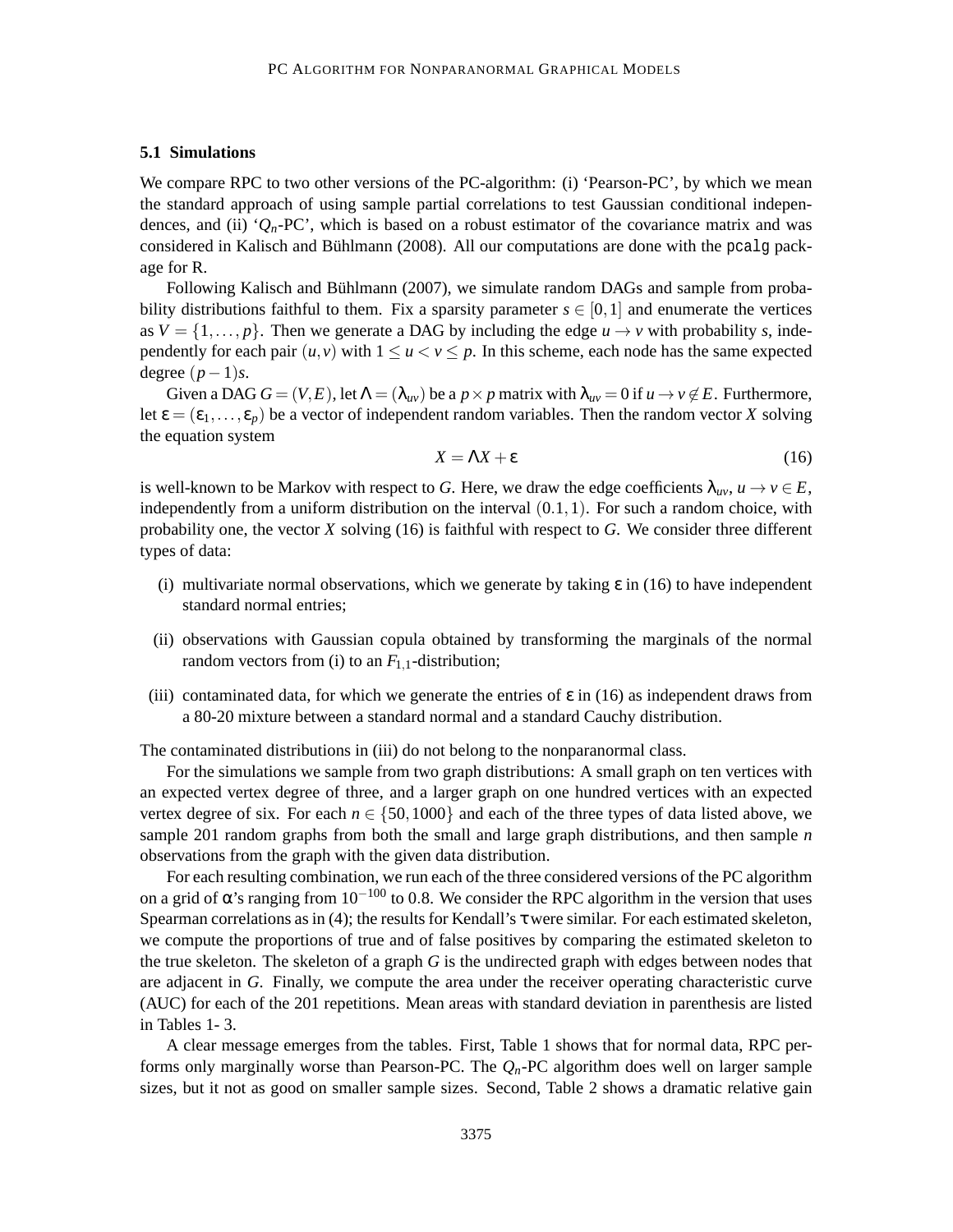|                         | Pearson-PC   | $O_n$ -PC    | RPC.         |
|-------------------------|--------------|--------------|--------------|
| Small graph, $n = 50$   | 0.824(0.065) | 0.734(0.102) | 0.809(0.072) |
| Small graph, $n = 1000$ | 0.938(0.050) | 0.930(0.053) | 0.936(0.050) |
| Large graph, $n = 50$   | 0.721(0.016) | 0.584(0.022) | 0.706(0.016) |
| Large graph, $n = 1000$ | 0.837(0.023) | 0.830(0.023) | 0.835(0.023) |

Table 1: Mean AUC for Normal data

|                         | Pearson-PC   | $O_n$ -PC    | RPC.         |
|-------------------------|--------------|--------------|--------------|
| Small graph, $n = 50$   | 0.668(0.079) | 0.506(0.062) | 0.813(0.067) |
| Small graph, $n = 1000$ | 0.774(0.068) | 0.566(0.082) | 0.930(0.054) |
| Large graph, $n = 50$   | 0.587(0.012) | 0.502(0.004) | 0.704(0.016) |
| Large graph, $n = 1000$ | 0.678(0.021) | 0.525(0.011) | 0.833(0.024) |

Table 2: Mean AUC for Nonparanormal data

in performance for RPC for the Gaussian copula data with  $F_{1,1}$  marginals. As expected, the performance of RPC on nonparanormal data is the same as on normal data, while that of Pearson-PC and  $Q_n$ -PC deteriorate. Finally, Table 3 shows that RPC continues to do well in the presence of contaminated data, the mean AUC for the other two algorithms is significantly lower. Curiously, despite using a robust covariance matrix estimator, the  $Q_n$ -PC performs substantially worse than Pearson-PC on this data.

### **5.2 Gene Expression Data**

While Kendall's τ and Spearman's rank correlation give similar results for continuous observations from a distribution with Gaussian copula, the two measures of correlation can give quite different results in applications. We illustrate this for data on gene expression in yeast from Brem and Kruglyak (2005), where we focus on  $p = 54$  genes from the MAPK signaling pathway as was done in Sun and Li (2012). The sample size is  $n = 112$ .

When plotting histograms of the expression measurements for each of the 54 genes, the majority of the plots do not show any obvious deviation from normality but, as one might suspect, there are several with signs of skewness as well as some outliers. Moreover, for five genes, the marginal distribution appears to be bimodal; see Figure 1 for an example. Multimodal marginals can arise under nonparanormal distributions, which thus have the potential to alleviate the effects of such

|                         | Pearson-PC                | $Q_n$ -PC                                  | <b>RPC</b>   |
|-------------------------|---------------------------|--------------------------------------------|--------------|
| Small graph, $n = 50$   | $\parallel$ 0.781 (0.075) | 0.656(0.102)                               | 0.819(0.073) |
| Small graph, $n = 1000$ | 0.905(0.078)              | 0.859(0.110)                               | 0.939(0.053) |
| Large graph, $n = 50$   | $\parallel$ 0.646 (0.023) | 0.518(0.008)                               | 0.690(0.017) |
| Large graph, $n = 1000$ |                           | $0.738(0.039)$ 0.616 (0.044) 0.832 (0.024) |              |

Table 3: Mean AUC for Contaminated data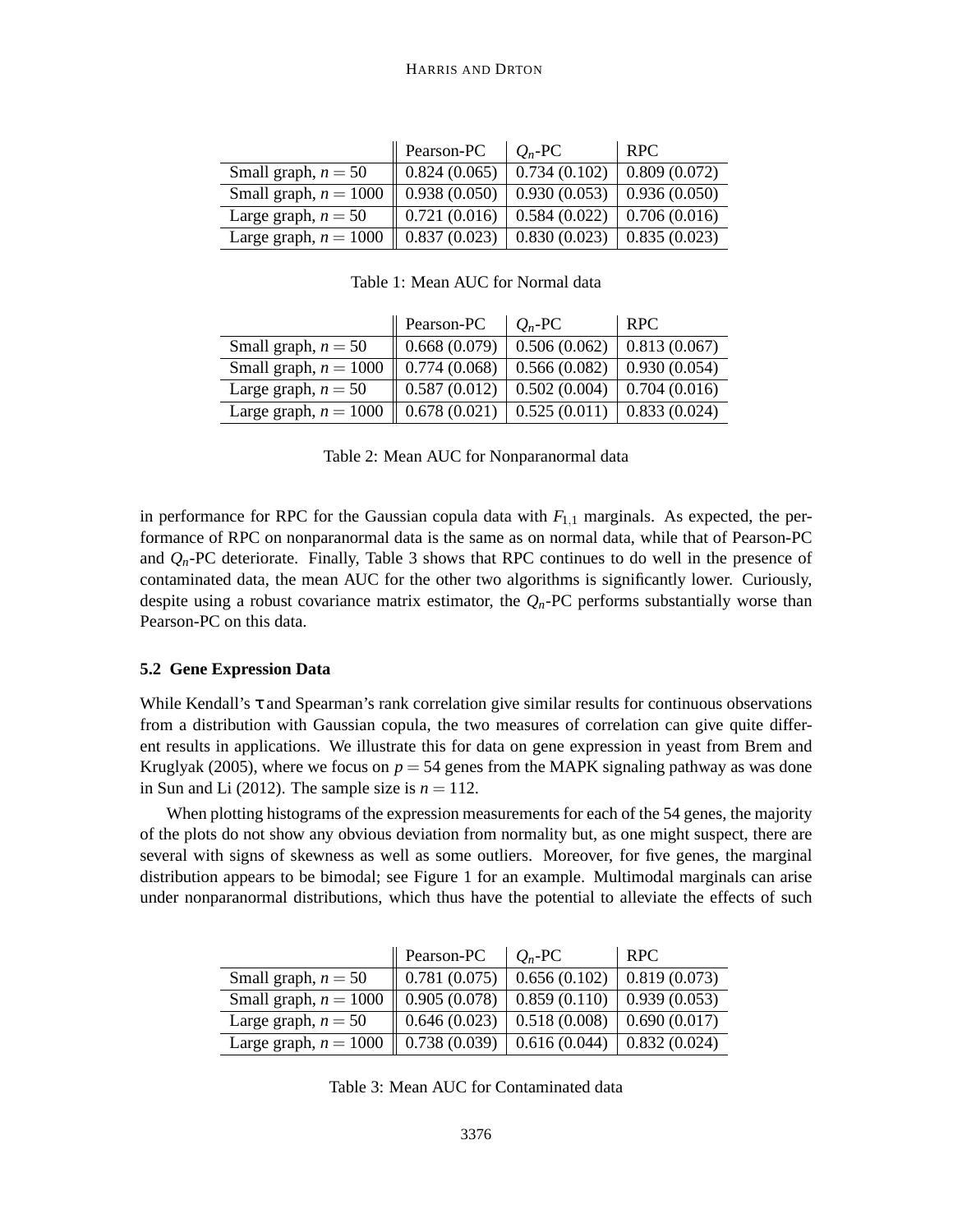

Histogram for gene BCK1

Figure 1: A histogram suggesting a bimodal distribution for the expression values of gene BCK1.

obvious departures from multivariate normality. This said, a Gaussian copula remains of course a strong assumption about the joint distribution.

We ran the PC algorithm using Pearson correlations, Spearman correlations as well as Kendall's τ. We considered a grid of values for  $\alpha$  from 10<sup>-8</sup> to 0.5 and selected  $\alpha$  by optimizing the Bayesian information criterion (BIC) of Schwarz (1978). (Extensions in the spirit of Chen and Chen, 2008 and Foygel and Drton, 2010 could be attractive for this tuning problem but have yet to be adapted and studied for directed graphs.) The computations were done using routines from the aforementioned R package pcalg as well as the package ggm (Sadeghi and Marchetti, 2012). The former package offers, in particular, routines to create DAGs from the PC output and the latter package contains a routine to fit a DAG model by maximum likelihood.

For the case of Pearson correlations, tuning with BIC gave  $\alpha = 0.5$  and a graph with 178 edges. Spearman correlations behaved similarly. No true optimum arose during the BIC tuning, which again suggested  $\alpha = 0.5$  and led to a graph with 171 edges. For Kendall's  $\tau$  on the other hand, the BIC was minimal for  $\alpha = 0.1$  and only values in the range [0.05,0.1] gave comparable BIC values. The graph inferred for  $\alpha = 0.1$  has 74 edges. We display its largest connected component in Figure 2.

Figure 2 was produced using output from TETRAD IV and features directed, undirected and bidirected edges. While the former two arise in CPDAGs, the latter type of edge indicates inconsistencies that the PC algorithm encountered. Briefly put, a bidirected edge arises when this edge appears in the skeleton inferred in the first stage of the PC algorithm but the edge orientation rules in the second stage of the algorithm yield arrowheads at both tails of the edge.

As mentioned in Sun and Li (2012), some prior biological knowledge about the pathway is available but not in a form that can be translated into a statistical model as considered here. Nevertheless, in this example, the use of Kendall's τ seems preferable to that of Pearson and also Spearman correlations. Both the sparsity of the inferred graph as well as the more favorable behavior in the likelihood computations underlying the BIC search speak for Kendall's τ.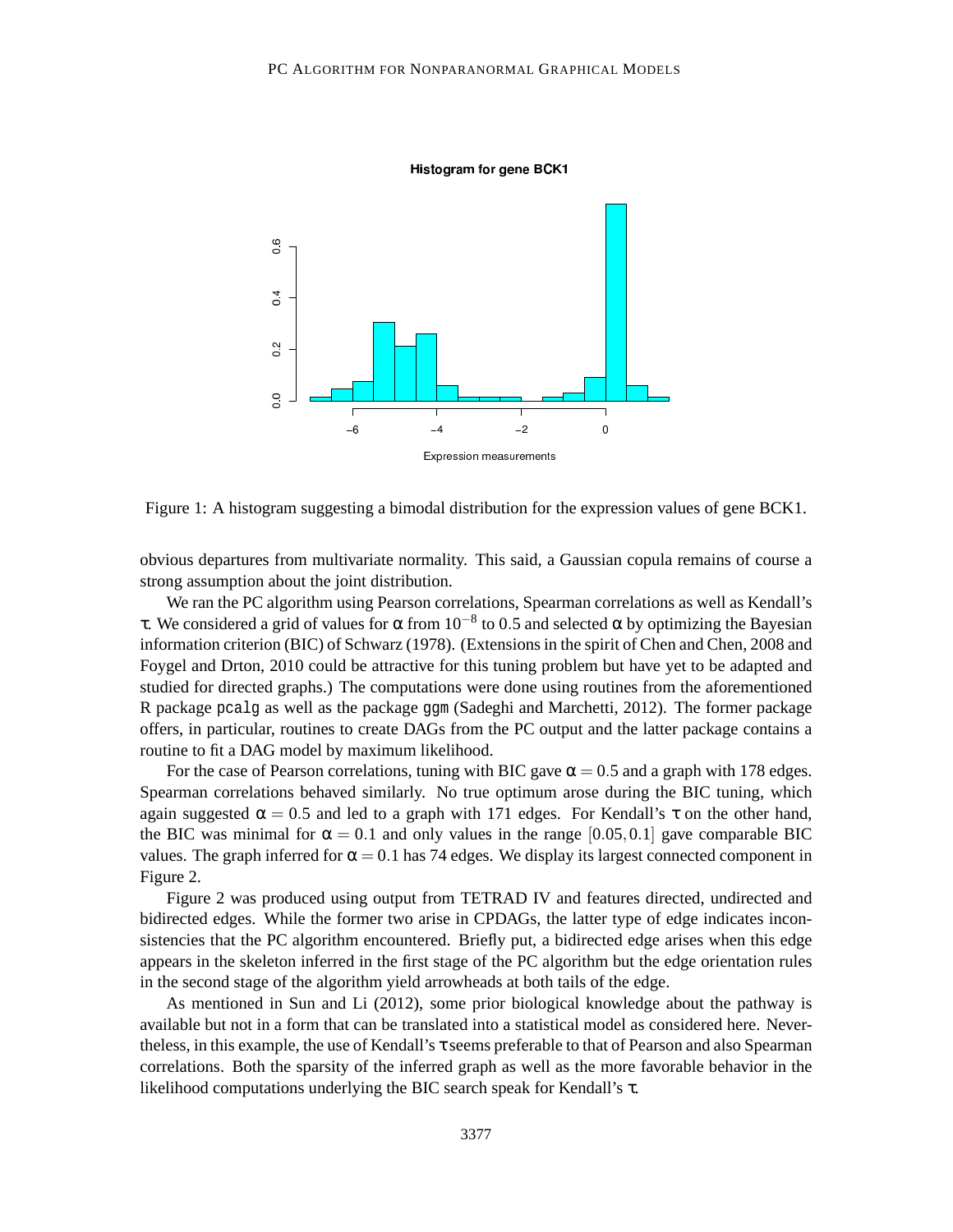

Figure 2: Largest connected component in the output of the Kendall RPC algorithm applied to expression data for genes in the MAPK pathway in yeast.

## **6. Conclusion**

The PC algorithm of Spirtes et al. (2000) addresses the problem of modelselection in graphical modelling with directed graphs via a clever scheme of testing conditional independences. For multivariate normal observations, the algorithm is known to have high-dimensional consistency properties when conditional independence is tested using sample partial correlations (Kalisch and Bühlmann, 2007). We showed that the PC algorithm retains these consistency properties when observations follow a Gaussian copula model and rank-based measures of correlation are used to assess conditional independence. The assumptions needed in our analysis are no stronger than those in prior Gaussian work when the considered sequence of DAGs has bounded degree. When the degree grows our assumptions are slightly more restrictive as our proof requires control of the conditioning of principal submatrices of correlation matrices that are inverted to estimate partial correlations in the rank-based PC (RPC) algorithm.

In our simulations, the use of the RPC algorithm led to negligible differences in statistical efficiency when data were indeed normal. For nonnormal data, RPC clearly outperformed the other considered versions of the algorithm. Since rank correlations take only marginally longer to com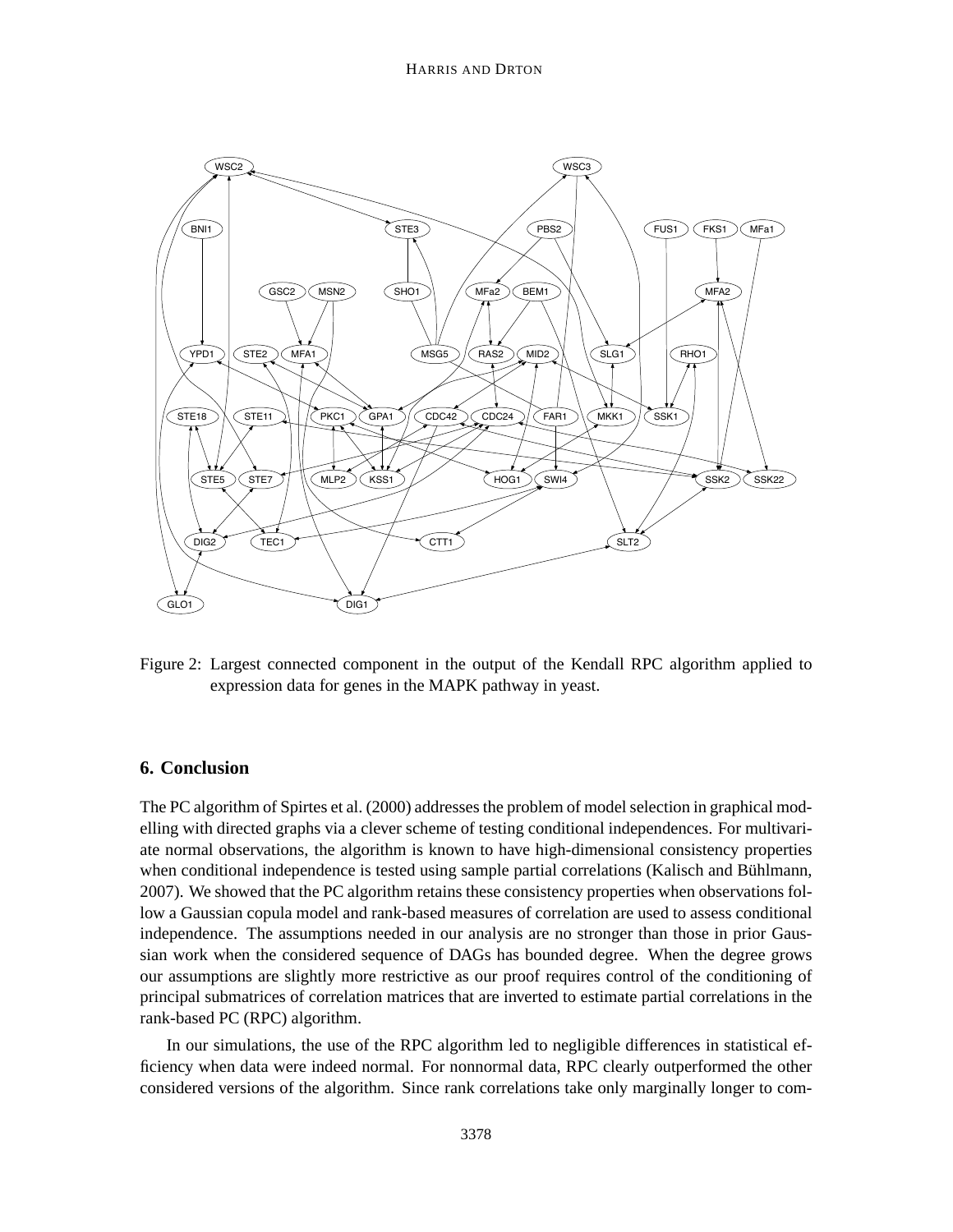pute than sample correlations, the simulations suggest that there are hardly any downsides associated with making RPC the standard version of the PC algorithm for continuous data.

Consistency results assume the data-generating distribution to be faithful to an underlying DAG. In fact, our results make the stronger assumption that non-zero partial correlations are sufficiently far from zero. As shown in Uhler et al. (2013), this can be a restrictive assumption, which provides an explanation for why consistency does not 'kick-in' quicker in simulation studies such as the one in Kalisch and Bühlmann (2007) and also ours.

Our analysis of the PC algorithm made use of two main arguments. First, for graphs with suitably bounded degree the population version of the PC algorithm only needs to check conditional independences with small conditioning sets. Second, the low-order partial correlations whose vanishing corresponds to these conditional independence can be estimated accurately. Lemma 4, which provides the error propagation from marginal to partial correlations, could similarly be used to analyze other algorithms that test the vanishing of low-order partial correlations. One example is the FCI algorithm that infers a more complex graphical object to deal with situations in which some relevant variables remain unobserved (Spirtes et al., 2000; Colombo et al., 2012).

Recent work shows that Kendall's  $\tau$  can be used to obtain accurate estimates of the dispersion parameters in a more general setting of elliptical (rather than nonparanormal) distributions. Our analysis would again carry over to this case as an analogue to (5) is available in this setting. However, in the elliptical family zeros in the dispersion matrix do not correspond to independences and would have to be interpreted in terms of a latent normal random vector (Liu et al., 2012b).

#### **Acknowledgments**

We would like to thank three anonymous reviewers for carefully reading a draft manuscript and offering insightful suggestions which greatly improved our paper. Mathias Drton was supported by the NSF under Grant No. DMS-0746265 and by an Alfred P. Sloan Fellowship.

#### **Appendix A. Sample Size Adjustment**

We now show that the consistency result in Corollary 9 still holds when using the conditional independence tests from (15). In these tests, the sample size is adjusted from *n* to  $n - |S| - 3$ . **Proof** The test in (15) accepts a conditional independence hypothesis if and only if

$$
|\hat{\rho}_{uv|S}| \le \gamma(n,|S|,z), \tag{17}
$$

where

$$
\gamma(n,|S|,z) = \frac{\exp(z/\sqrt{n-|S|-3}) - 1}{\exp(z/\sqrt{n-|S|-3}) + 1}
$$

and  $z = z(\alpha) = 2\Phi^{-1}(1 - \alpha/2)$ . We need to find a sequence  $(\alpha_n)$  of values for  $\alpha$  such that consistency holds under the scaling assumptions made in Corollary 9. We will do this by specifying a sequence  $(z_n)$  for values for the (doubled) quantiles *z*.

We claim that the RPC algorithm using the tests from  $(17)$  is consistent when choosing the quantile sequence

$$
z_n = \sqrt{n-3} \cdot \log\left(\frac{1+c_n/3}{1-c_n/3}\right),\tag{18}
$$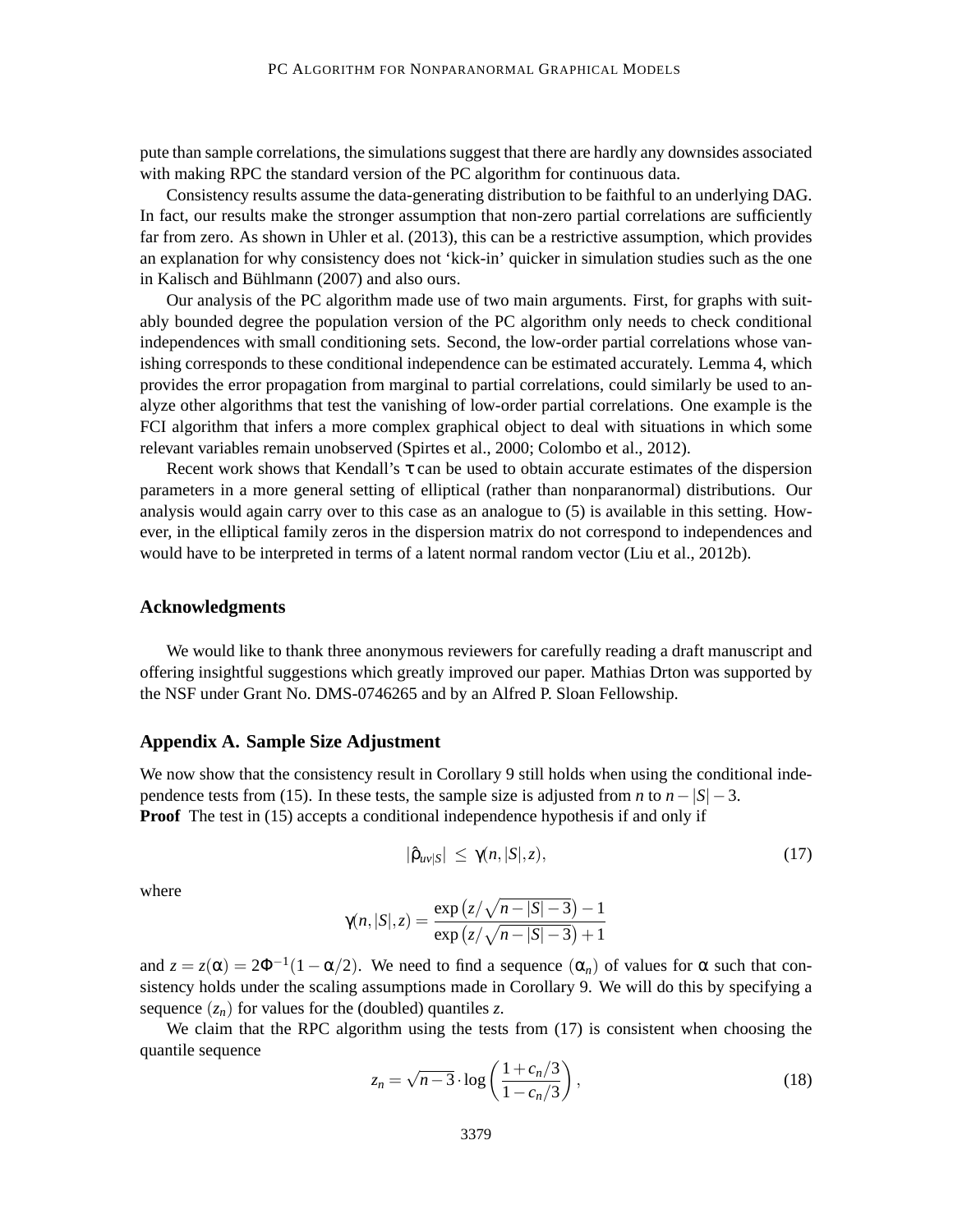where we use the abbreviation

$$
c_n := c_{\min}(\Sigma_n, q_n).
$$

We will show that as the sample size *n* tends to infinity, with probability tending to one,  $|\hat{\rho}_{uv}|_S$  −  $|\rho_{uv|S}| < c_n/3$  for every  $u, v \in V$  and  $|S| \le q_n$ . Furthermore, we will show that for the above choice of *z<sub>n</sub>* and all sufficiently large *n*, we have  $c_n/3 \leq \gamma(n, |S|, z_n) \leq 2c_n/3$  for each relevant set *S* with  $0 \leq$  $|S| \le q_n$ . These facts imply that, with asymptotic probability one, every conditional independence test is correct, and the RPC algorithm succeeds.

First, we slightly adapt the proof of Theorem 8. Choosing the uniform error threshold for the correlation estimates as

$$
\varepsilon = \frac{c\lambda^2}{(6+c)q + \lambda cq} > 0
$$

in place of (13) yields that, with probability at least

$$
1 - \frac{A}{2}p^2 \exp\left(-\frac{B\lambda^4 n c^2}{64q^2}\right),\tag{19}
$$

we have that  $|\hat{\rho}_{uv|S} - \rho_{uv|S}| < c/3$  for every  $u, v \in V$  and  $|S| \leq q$ . When substituting  $p_n, q_n, c_n$  and  $\lambda_{\min}(\Sigma_n, q_n)$  for *p*, *q*, *c* and  $\lambda$ , respectively, the scaling assumptions in Corollary 9 imply that the probability bound in (19) tends to one as  $n \rightarrow \infty$ , and we obtain the first part of our claim.

For the second part of our claim, note that our choice of  $z_n$  in (18) gives  $\gamma(n,0,z_n) = c_n/3$ . Since  $\gamma(n,|S|,z)$  is monotonically increasing in  $|S|$ , we need only show that for sufficiently large *n*,

$$
\gamma(n,q_n,z_n)-\gamma(n,0,z_n)\leq c_n/3.
$$

For  $x > 0$ , the function

$$
f(x) = \frac{\exp(x) - 1}{\exp(x) + 1}
$$

is concave and, thus, for any  $q_n \geq 0$ ,

$$
\gamma(n, q_n, z_n) - \gamma(n, 0, z_n) = f\left(\frac{z}{\sqrt{n - q_n - 3}}\right) - f\left(\frac{z}{\sqrt{n - 3}}\right)
$$
  
 
$$
\leq f'\left(\frac{z}{\sqrt{n - 3}}\right)\left(\frac{z}{\sqrt{n - q_n - 3}} - \frac{z}{\sqrt{n - 3}}\right).
$$
 (20)

The derivative of *f* is

$$
f'(x) = \frac{2 \exp(x)}{(\exp(x) + 1)^2}.
$$

Evaluating the right hand side of (20), we obtain that

$$
\gamma(n, q_n, z_n) - \gamma(n, 0, z_n) \le \frac{1}{2} \left( 1 - \frac{c_n^2}{9} \right) \log \left( \frac{1 + c_n/3}{1 - c_n/3} \right) \left( \frac{\sqrt{n - 3}}{\sqrt{n - q_n - 3}} - 1 \right)
$$
  

$$
\le \frac{1}{2} \log \left( \frac{1 + c_n/3}{1 - c_n/3} \right) \left( \frac{\sqrt{n - 3}}{\sqrt{n - q_n - 3}} - 1 \right).
$$
 (21)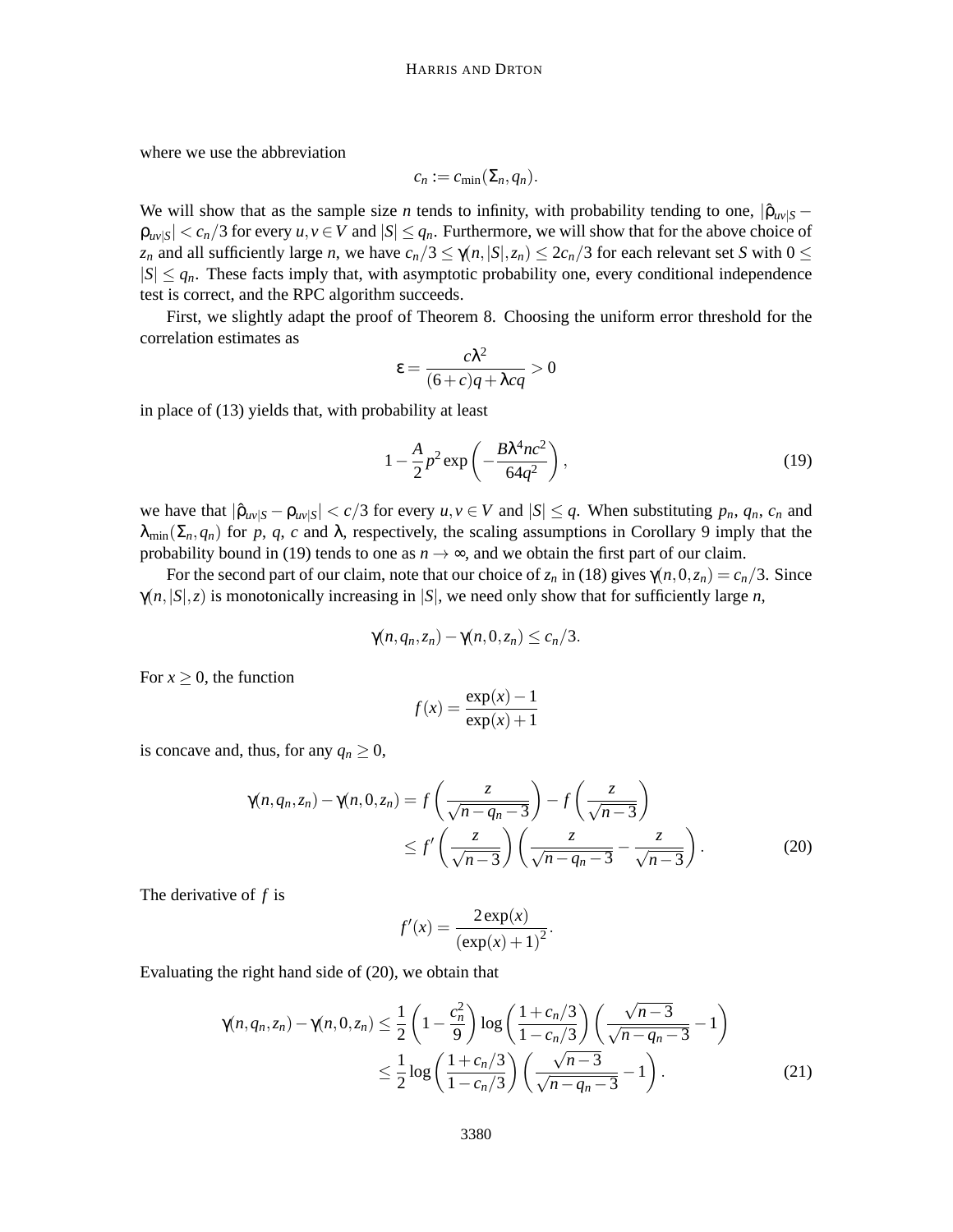Being derived from absolute values of partial correlations, the sequence  $c_n$  is in [0,1]. Now,  $\log[(1+\frac{1}{2}a_n)^2]$  $\frac{x}{1-x}$  is a convex function of  $x \ge 0$  that is zero at  $x = 0$  and equal to log(2) for  $x = 1/3$ . Therefore,

$$
\frac{1}{2}\log\left(\frac{1+c_n/3}{1-c_n/3}\right) \leq \frac{1}{2}\log(2)\cdot c_n, \qquad c_n \in [0,1].
$$

This shows that the bound in (21) is  $o(c_n)$  because, by assumption,  $q_n = o(\sqrt{n})$ . In particular, the bound in (21) is less than  $c_n/3$  for sufficiently large *n*, proving the claimed consistency result.

#### **Appendix B. Background on Graphical Models**

Let  $G = (V, E)$  be an acyclic digraph with finite vertex set. We write  $v \to w \in E$  to indicate that  $(v, w)$ is an edge in *E*. As mentioned in the introduction, the conditional independences associated with the graph *G* may be determined using d-separation; compare, for example, page 48 in Lauritzen (1996). We briefly review the concept.

Since a DAG contains at most one edge between any two nodes, we may define a path from a node *u* to a node *v* to be a sequence of distinct nodes  $(v_0, v_1, \ldots, v_n)$  such that  $v_0 = u$ ,  $v_n = v$  and for all  $1 \leq k \leq n$ , either  $v_{k-1} \to v_k \in E$  or  $v_{k-1} \leftarrow v_k \in E$ . Two distinct nodes *u* and *v* are then said to be *d-separated* by a set  $S \subset V \setminus \{v, u\}$  if every path from *u* to *v* contains three consecutive nodes  $(v_{k-1}, v_k, v_{k+1})$  for which one of the following is true:

- (i) The three nodes form a chain  $v_{k-1} \to v_k \to v_{k+1}$ , a chain  $v_{k-1} \gets v_k \gets v_{k+1}$ , or a fork  $v_{k-1} \gets v_k$  $v_k \rightarrow v_{k+1}$ , and the middle node  $v_k$  is in *S*.
- (ii) The three nodes form a collider  $v_{k-1} \to v_k \leftarrow v_{k+1}$ , and neither  $v_k$  nor any of its descendants is in *S*.

Suppose *A*,*B*,*S* are pairwise disjoint subsets of *V*. Then *S* d-separates *A* and *B* if *S* d-separates any pair of nodes *a* and *b* with  $a \in A$  and  $b \in B$ .

Two DAGs  $G = (V, E)$  and  $H = (V, F)$  with the same vertex set V are *Markov equivalent* if they may possess the same d-separation relations, that is, two sets *A* and *B* are d-separated given a third set C in the graph G if and only if the same holds in H. To give an example, the graphs  $u \to v \to w$ and  $u \leftarrow v \leftarrow w$  are Markov equivalent, but  $u \rightarrow v \rightarrow w$  and  $u \rightarrow v \leftarrow w$  are not. As first shown in Verma and Pearl (1991), two DAGs *G* and *H* are Markov equivalent if and only if they have the same skeleton and the same unshielded colliders. The *skeleton* of a digraph *G* is the undirected graph obtained by converting each directed edge into an undirected edge. An *unshielded collider* is a triple of nodes  $(u, v, w)$  that induces the subgraph  $u \to v \leftarrow w$ , that is, there is no edge between *u* and *w*.

Let [*G*] be the Markov equivalence class of an acyclic digraph  $G = (V, E)$ . Write  $E(H)$  for the edge set of a DAG *H*, and define the edge set

$$
[E] = \bigcup_{H \in [G]} E(H).
$$

That is,  $(v, w) \in [E]$  if there exists a DAG  $H \in [G]$  with the edge  $v \to w$  in its edge set. We interpret the presence of both  $(v, w)$  and  $(w, v)$  in  $[E]$  as an undirected edge between *v* and *w*. The graph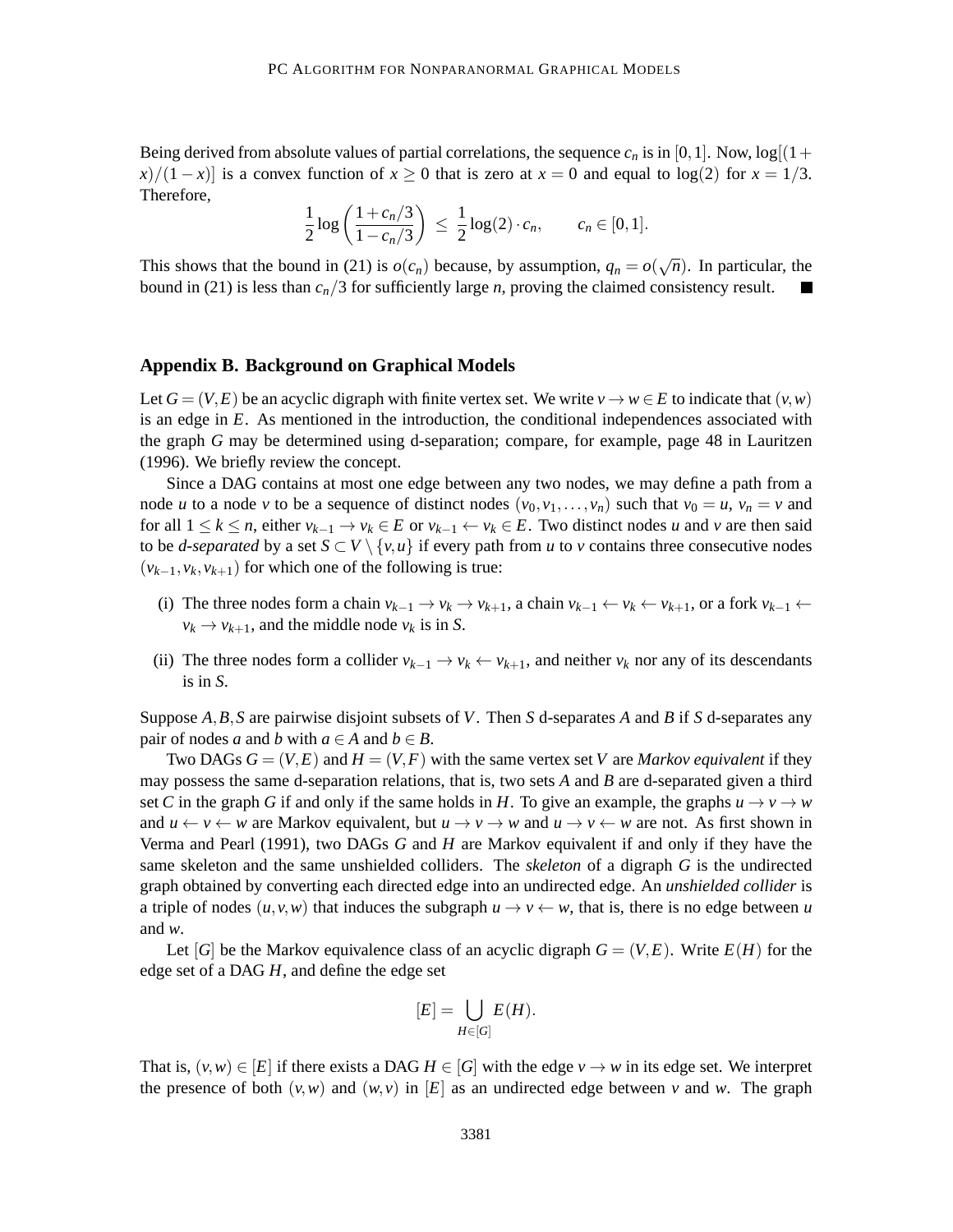$C(G) = (V, [E])$  is known as the *completed partially directed acyclic graph* (CPDAG) for *G* or also as the *essential graph*. Two DAGs *G* and *H* satisfy  $C(G) = C(H)$  if and only if  $[G] = [H]$ , making the CPDAG a useful graphical representation of a Markov equivalence class; see Andersson et al. (1997) and Chickering (2002).

## **References**

- Theodore. W. Anderson. *An Introduction to Multivariate Statistical Analysis*. Wiley Series in Probability and Statistics. Wiley-Interscience [John Wiley & Sons], Hoboken, NJ, third edition, 2003.
- Steen A. Andersson, David Madigan, and Michael D. Perlman. A characterization of Markov equivalence classes for acyclic digraphs. *Ann. Statist.*, 25(2):505–541, 1997.
- Rachel B. Brem and Leonid Kruglyak. The landscape of genetic complexity across 5,700 gene expression traits in yeast. *Proceedings of National Academy of Sciences*, 102:1572–1577, 2005.
- Jiahua Chen and Zehua Chen. Extended Bayesian information criterion for model selection with large model sp ace. *Biometrika*, 95:759–771, 2008.
- David Maxwell Chickering. Learning equivalence classes of Bayesian-network structures. *J. Mach. Learn. Res.*, 2(3):445–498, 2002.
- David Christensen. Fast algorithms for the calculation of Kendall's τ. *Comput. Statist.*, 20(1):51–62, 2005.
- Diego Colombo, Marloes H. Maathuis, Markus Kalisch, and Thomas S. Richardson. Learning high-dimensional directed acyclic graphs with latent and selection variables. *Ann. Statist.*, 40(1): 294–321, 2012.
- Mathias Drton, Bernd Sturmfels, and Seth Sullivant. *Lectures on Algebraic Statistics*, volume 39 of *Oberwolfach Seminars*. Birkhauser Verlag, Basel, 2009. ¨
- Rina Foygel and Mathias Drton. Extended Bayesian information criteria for Gaussian graphical models. *Adv. Neural Inf. Process. Syst.*, 23:2020–2028, 2010.
- Roger A. Horn and Charles R. Johnson. *Matrix Analysis*. Cambridge University Press, Cambridge, 1990. Corrected reprint of the 1985 original.
- Markus Kalisch and Peter Buhlmann. Estimating high-dimensional directed acyclic graphs with the ¨ PC-algorithm. *J. Mach. Learn. Res.*, 8:613–636, May 2007.
- Markus Kalisch and Peter Bühlmann. Robustification of the PC-algorithm for directed acyclic graphs. *J. Comput. Graph. Statist.*, 17(4):773–789, 2008.
- Markus Kalisch, Martin Mächler, Diego Colombo, Marloes H. Maathuis, and Peter Bühlmann. Causal inference using graphical models with the R package pcalg. *Journal of Statistical Software*, 47(11):1–26, 5 2012.